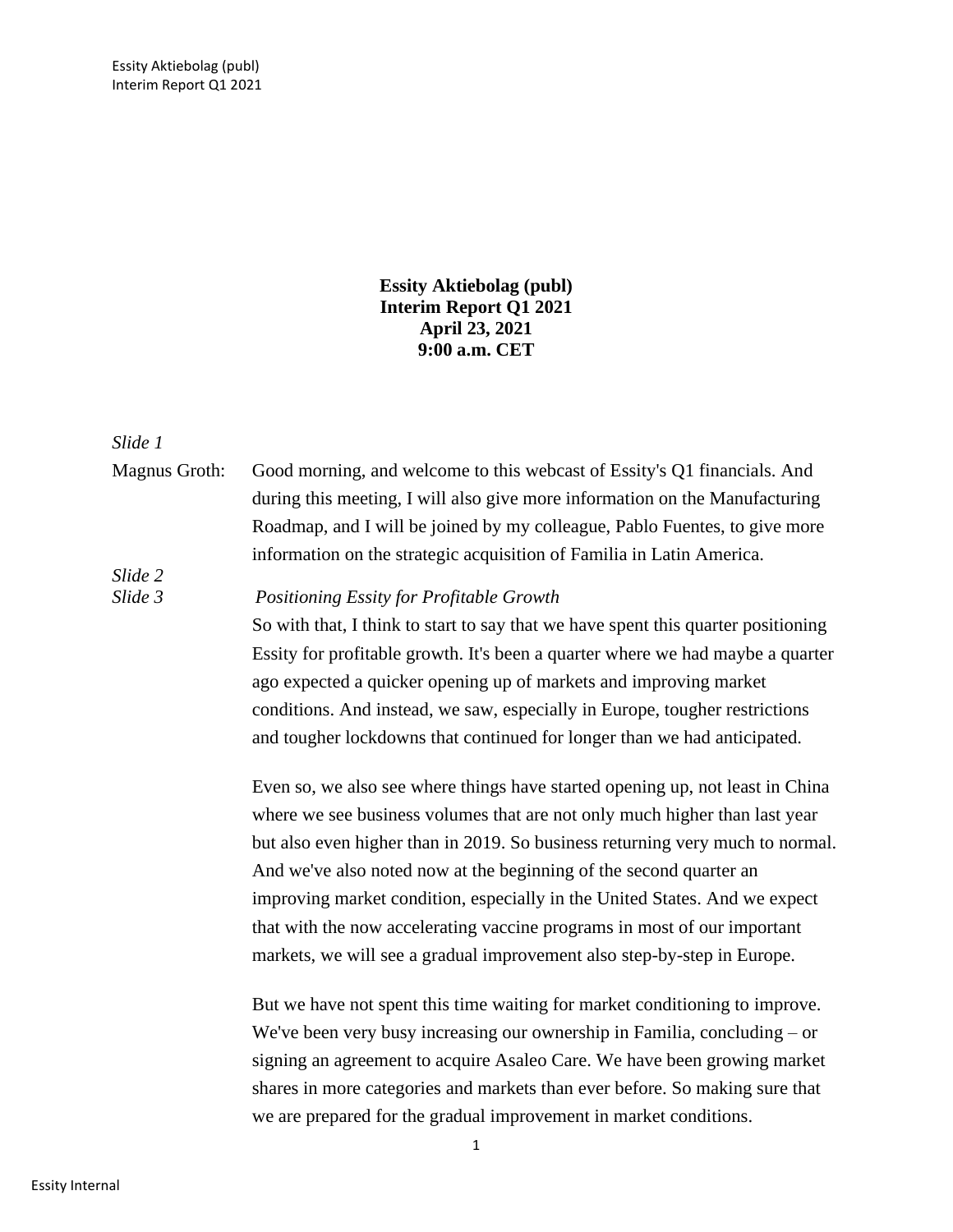E-commerce continues to become a bigger part of our business also in the first quarter, and as we get back to Manufacturing Roadmap, puts us on a path to continue to generate efficiency improvements but also a better service level and higher-quality products for the future.

## *Slide 4 Essity to Increase Ownership in Familia Slide 5 Familia Strategic Acquisition*

So starting then with the increased ownership in Familia. So Familia is a partner with Essity since 1985. It's a highly innovative and very consumeroriented company. And actually, we have learned a lot from this joint venture over the years. But now is the time to take full ownership, and we believe that doing this, we can become the fastest-growing hygiene and health company in Latin America going forward. And as you can see here on the map, it's a very, very complementary acquisition from a geographic perspective.

## *Slide 6 Transaction*

The transaction – before the transaction, Essity owns 50 percent, but actually consolidate both sales and earnings fully to 100 percent. So the impact on our financials is on earnings per share, which will be accretive already this year. However, the bigger benefit comes from the synergies by combining the joint venture business with our existing Latin American business. And we see that this will give good opportunities going forward that Pablo will talk more about.

You can see some of the numbers here and worth noting is that Familia has a very, very attractive EBITA margin, partly because of their mix, but also because of their very strong brands, and also a good growth even last year when many of Familia's markets were very severely restricted by lockdowns.

So with that, I would like to hand over to the President of business unit Latin America, Pablo Fuentes, to describe the transaction. Over to you, Pablo.

# *Slide 7 Familia Net Sales Split* Pablo Fuentes: Thank you, Magnus. As you can see on this slide, Familia represents 6 percent of Essity global sales, and Colombia and Ecuador are the two most important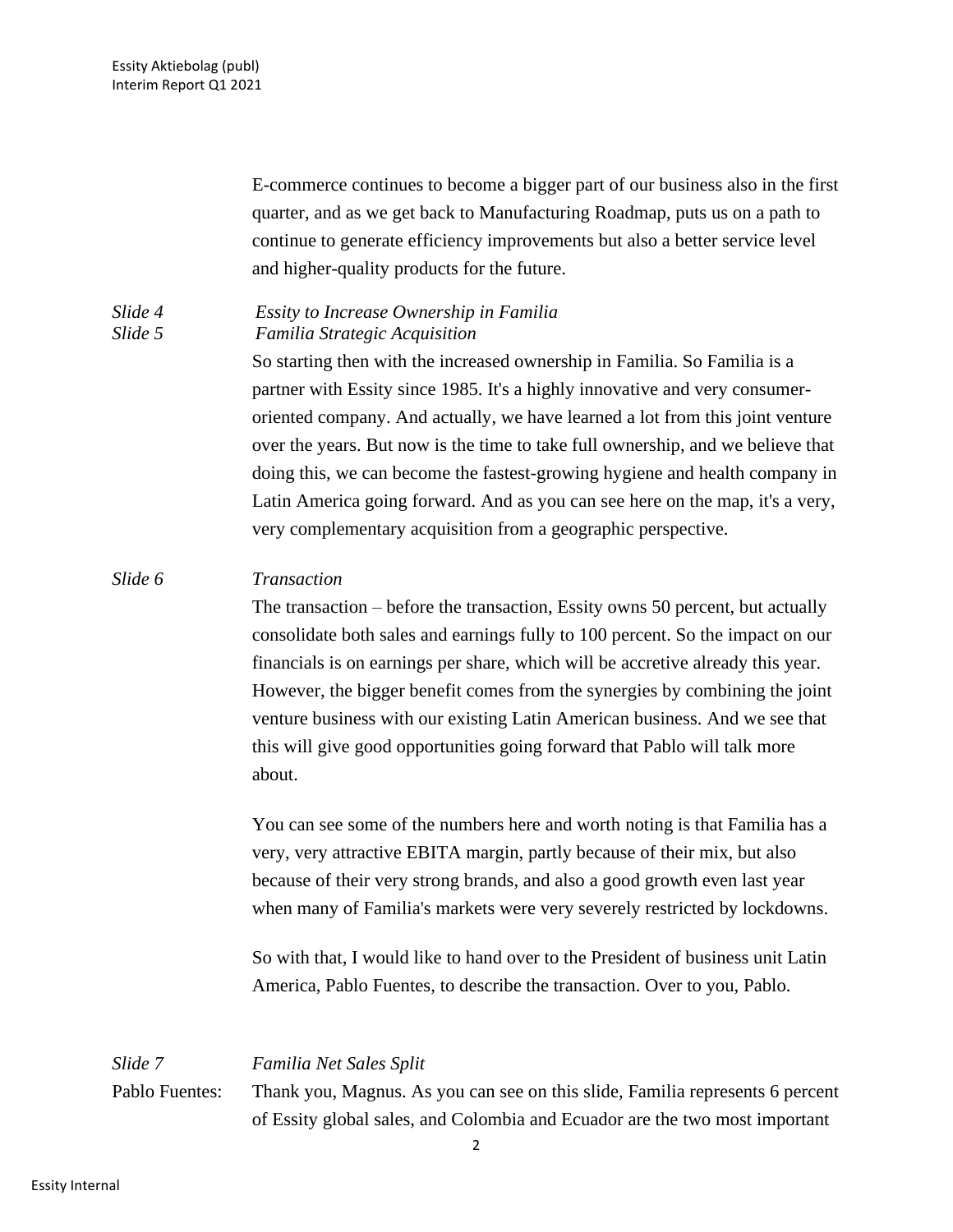markets with 71 percent of the sales. But Familia also has presence in many other countries in South America.

From a category perspective, as we were saying, more than 60 percent of the sales are in what we call Personal Care, which is Feminine Care, Incontinence Products and Baby Care. And Familia also has sales, 31 percent, in Consumer Tissue and 7 percent in Professional Hygiene.

#### *Slide 8 Leading Market Positions*

When it comes to market positions, Familia has very strong market positions in the markets where it's present. In Feminine Care in Colombia, market share is 68 percent. In Consumer Tissue, market share is 48 percent with the Familia brand. And in Incontinence Products with the TENA brand in Colombia, market share is close to 90 percent. So really very strong market positions where Familia is present.

### *Slide 9 Product Offerings*

Familia has a quite broad range of products in the different categories. In the case of Feminine Care with the brand Nosotras, it has a portfolio focused on menstruation towels but also on daily intimate care products with liners, washes, washable absorbent underwear and wipes. In Consumer Tissue, it also covers very different segments, including a very successful premium assortment. In the case of Baby Care, it has open diapers and pants covering different assortments, including successfully the premium positioning. In the case of Incontinence Products, it follows the successful global leading TENA brand positioning. And in the case of Professional Hygiene, it is a combination of Tork global products but also very successful local products and adjacencies, including skin care.

*Slide 10 Latin America Hygiene and Health Market*

Through the ownership in Familia, Essity will have access and will serve more than 600 million people in Latin America in markets where consumption per capita is still low. And we expect as middle-class grows and consumption and income per capita increases, these markets will continue to grow. It's mainly a branded region and the go-to-market is split evenly between modern trade and traditional trade. In Latin America, we have been very successful in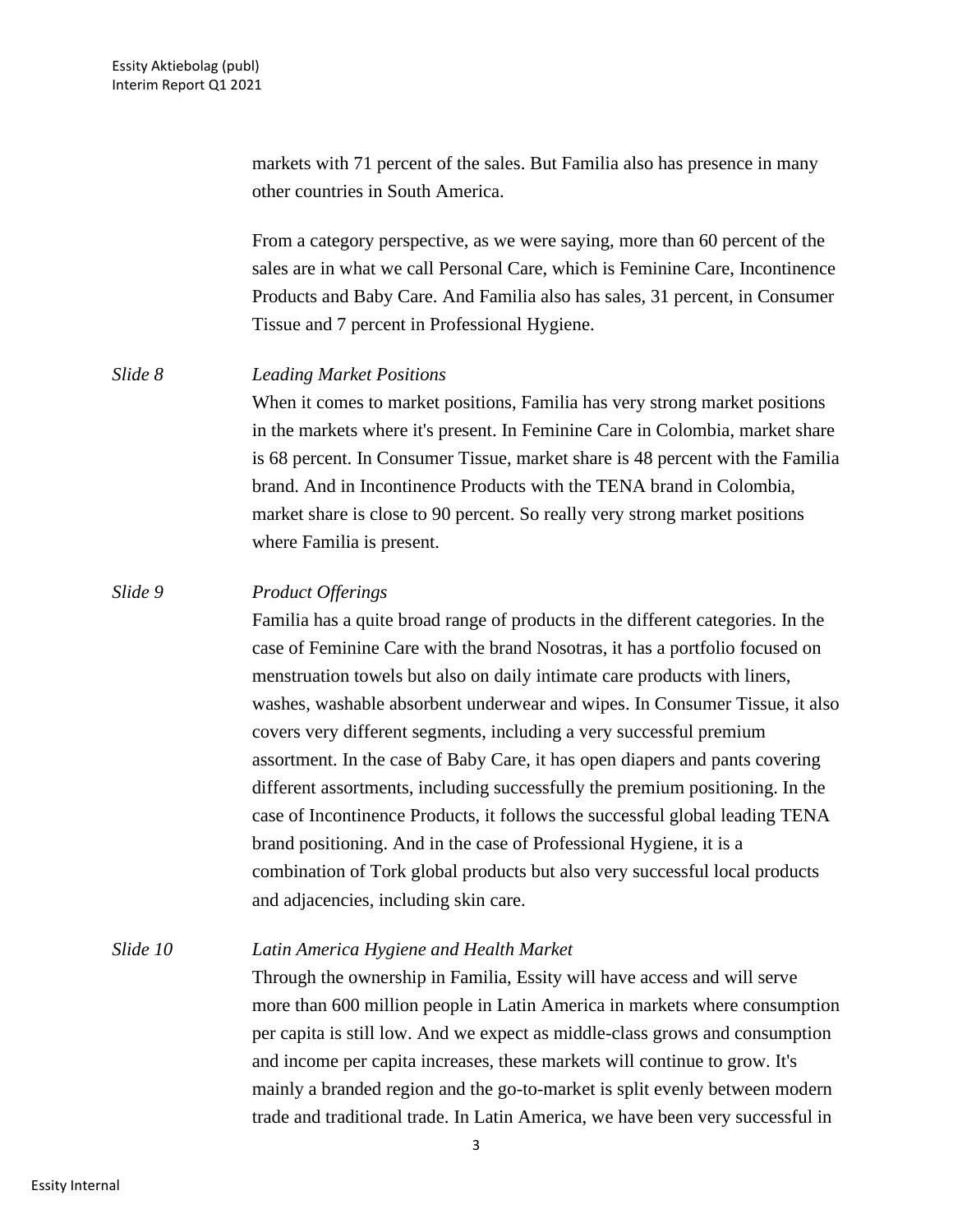traditional trade where we have very strong distribution in the millions of mom-and-pop stores with our very strong brands. We also see a changing retail landscape with emergence of e-commerce, and we are very proactively leading into e-commerce with our digital transformation programs.

*Slide 11 Building the Fastest Growing Hygiene and Health Company in Latin America* As we are building a more integrated region in Latin America, our aspiration is to be the fastest-growing hygiene and health company. We will do this with a faster execution across Latin America, now with the ownership of Familia, leveraging innovation capabilities, strong brand equity and entrepreneurship, accelerating on the digital transformation and increasing constantly our ecommerce sales, optimizing efficiency across the value chain and, very importantly, geographical expansion and cross-selling synergy opportunities with our Medical Solutions business.

Back to you, Magnus.

#### *Slide 12 Financials – Q1 2021 vs Q1 2020*

Magnus Groth: Thanks. And to give you a compliment, Pablo, already the business that you are running through Familia but also the fully owned business in Mexico and Brazil and other major geographies is developing extremely well with leading market positions and a very strong development. So thank you for that, and we're really excited about the next steps in Latin America going forward.

> With that, we move over to the financials. And as I mentioned at the beginning of the presentation, this quarter has been very much impacted by lockdowns and restrictions, especially in Europe, while I always want to also emphasize that we see how quickly the markets can recover when they open up again. Vinda that also announced their results today is a good example of that. And we also see gradually improving market conditions, for instance, in Professional Hygiene in North America in the beginning of April.

But for the first quarter, organic net sales were down close to 10 percent, and approximately half of that decline is due to the tough market conditions in the first quarter and approximately half comes from very tough comps with the first quarter last year. As you remember, this was a very high sales quarter for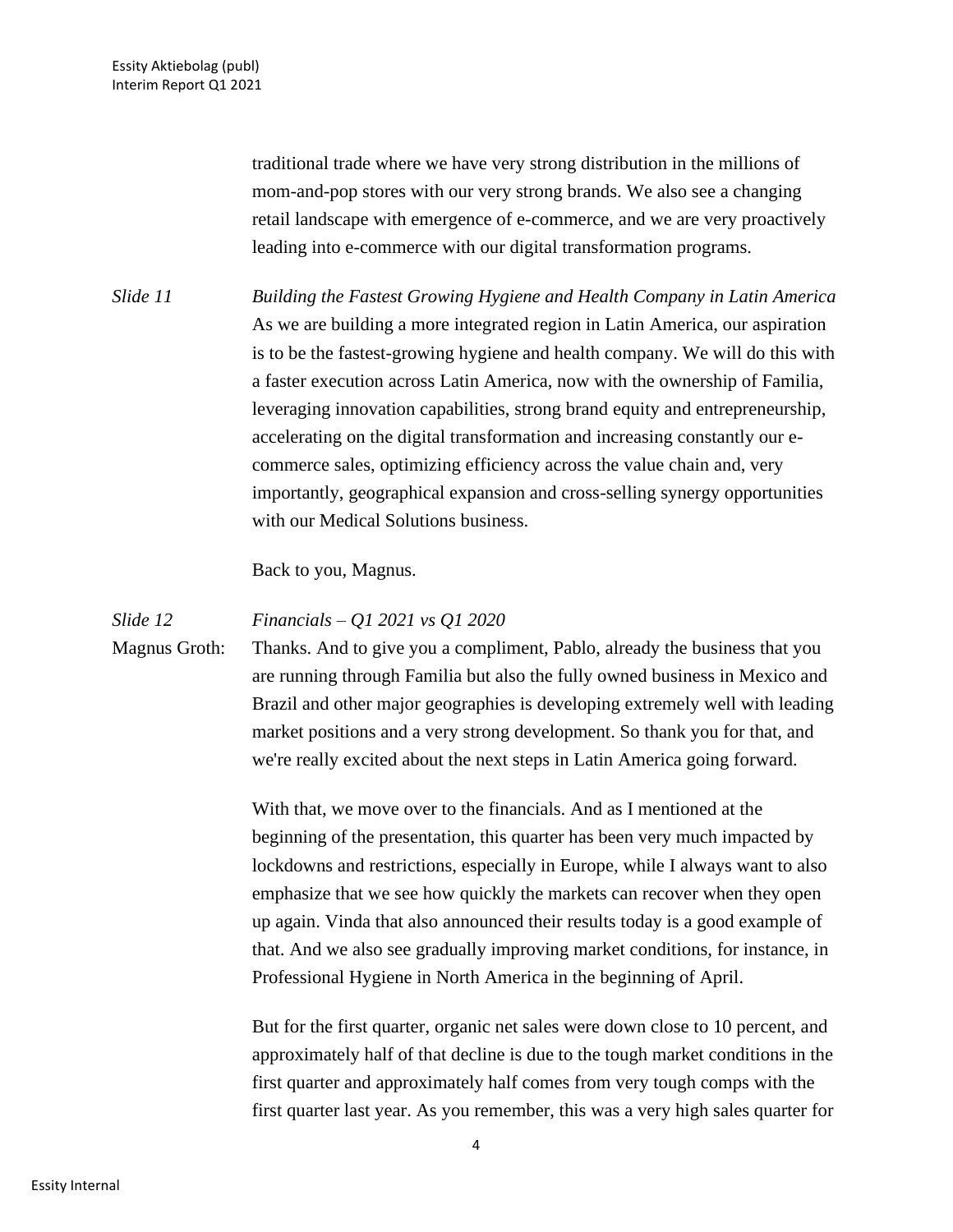us due to stockpiling, panic buying in anticipation of the pandemic rolling out across the world.

Adjusted EBITA margin, very much following then lower production volumes. It was down 270 basis points to 13.1 percent. And adjusted return on capital employed was down to 13.5 percent, so very much impacted there by the margin decline.

Again, we see some bright spots in all of this. Emerging markets continue to grow. And we see that the vaccination programs are now rolling out at an accelerating pace in most of our main markets and that this should lead to gradual reopening of markets here in the next quarters.

*Slide 13 Adjusted EBITA Margin – Q1 2021 vs Q1 2020* The adjusted EBITA margin, when it comes to gross profit margin, was primarily impacted by lower production volumes, of course, impacting fixed cost absorption, but also higher distribution costs.

> A&P was higher, both as a percentage of sales but also actually in actual terms. We continue to accelerate through the curve here. We want to position ourselves for the reopenings. We continue to invest by strong innovation, and I have some really good examples on the next couple of slides here coming up.

And SG&A was lower. Of course, we are, as always, being very prudent about our costs and trying to save costs wherever. So this was lower in total but higher as a percentage of sales as sales came down.

*Slide 14 Innovations with Strong Sustainability Profile – Q1 2021* Talking about innovation. It's a very strong quarter. And to highlight one thing here, to the left on this slide, we now have 3 categories where we have launched reusable products. So the first example is the Tork microfiber cleaning cloth, so reusable product. We're also launching the washable, reusable absorbent underwear that we mentioned in the last quarter, not only in Fem Care but also in Incontinence Care. And we're also launching menstrual cups under the Libresse brand in the Nordics. And we will see more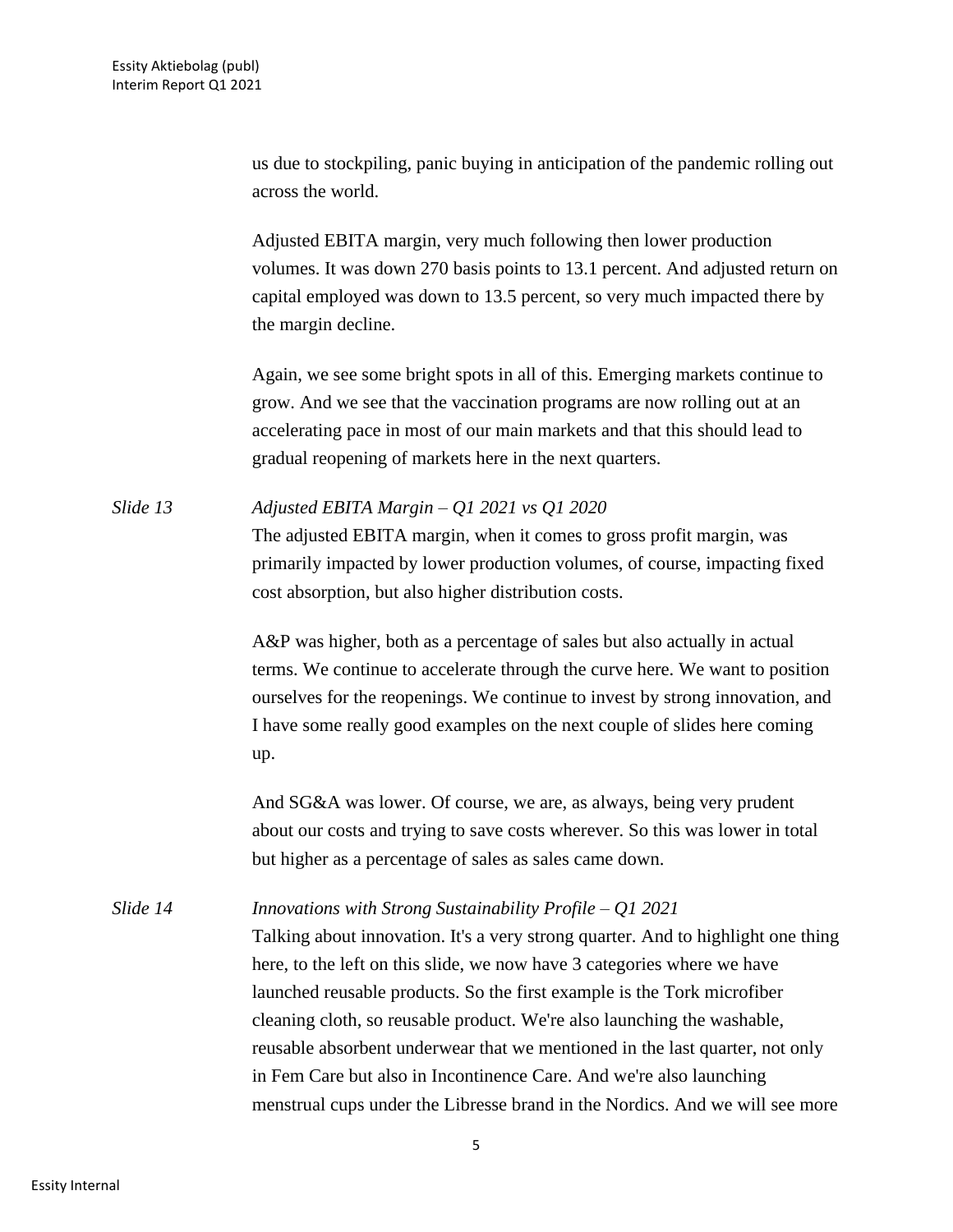of these examples going forward, part of our sustainability journey and very much in line with also consumer expectations and consumer needs.

## *Slide 15 Strong E-commerce Growth – Q1 2021*

To give some more detail about our e-commerce growth, that continued to grow year-over-year. It, for the first quarter, accounted for 13 percent of group sales, which is up 14 percent compared to the same quarter last year. And as you can see here, it's a mix of the pure players, that's very much represented by Vinda in China, and then the multichannel players that continue to dominate the online channels in Europe, and then Latin America growing quickly from a low base. And this comparison actually has a negative impact from Professional Hygiene having a negative sales development in the first quarter since we have a high share of sales online in Professional Hygiene. So as Professional Hygiene comes back, this will grow even faster.

## *Slide 16 Strengthened Market Shares and Brands*

I spoke about the market shares. It's so important during these volatile market conditions. Whatever happens with lockdowns, restrictions, uncertainties, are we winning the relative game against our competitors? And yes, we are. We continue to hold a very high number of number one and number two positions. And we are strengthening our market shares in more countries and in more categories and with more brands than ever before. This is – continues to be a key focus for us during this time.

## *Slide 17 Manufacturing Roadmap*

And now the Manufacturing Roadmap. And we discussed at the end of the third quarter that we would give more information about the Manufacturing Roadmap today. And this is a follow-up on some of the very ambitious programs we have been running over the last five, six years, not least Tissue Roadmap and the Cure or Kill program.

And the Manufacturing Roadmap is a very holistic approach to how we work with our 60 fully owned production facilities throughout the world. And it's organized in four different areas where, of course, efficiency is incredibly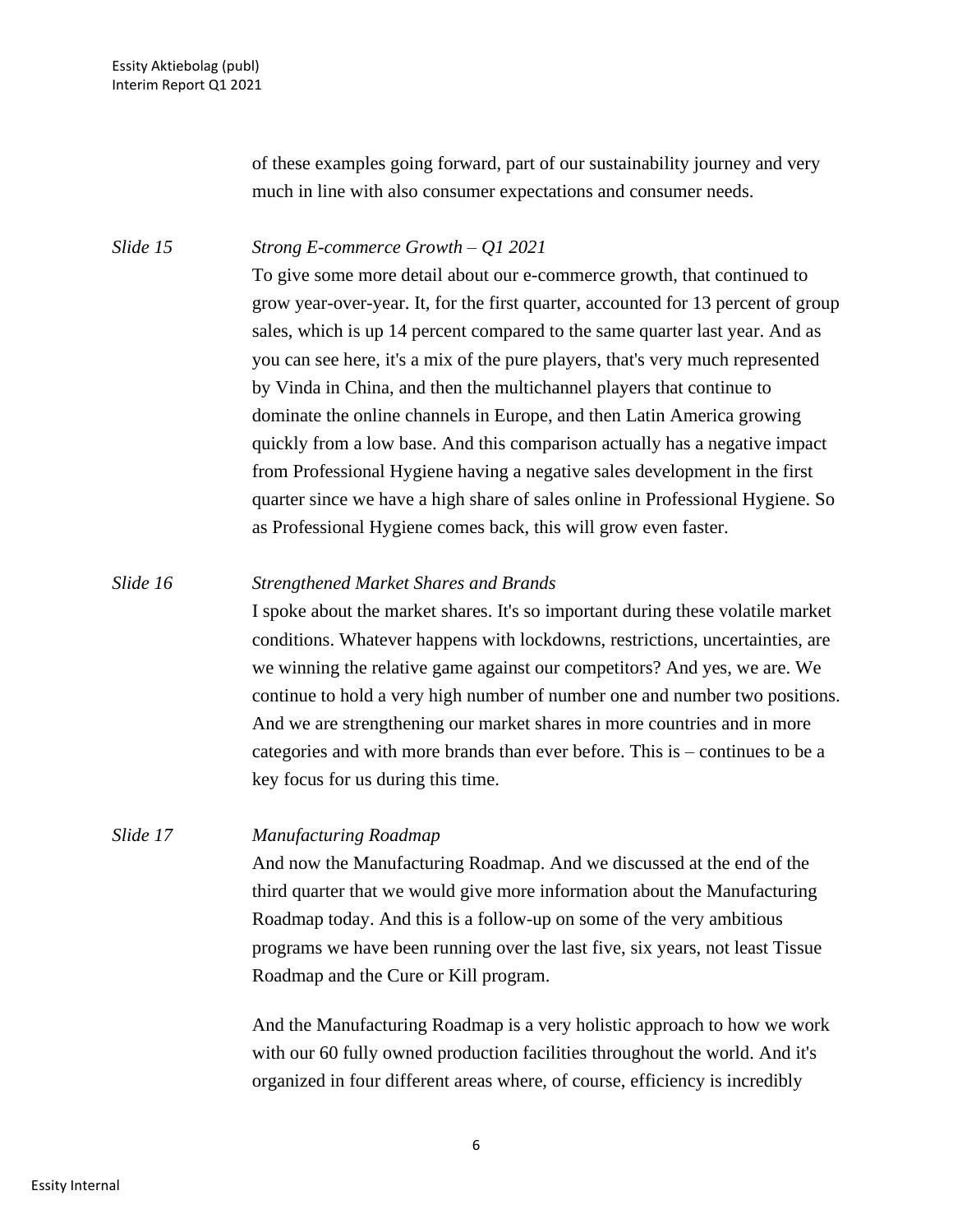important, cost efficiency, but just as much as sustainability and the impact from digitalization.

So just a few examples, and I've spoken about this many, many times. Optimization of footprint and production efficiency is both about having the rightsized plants in the right place but also having the right assets in the plants and utilizing them to the highest possible extent. And we've done a lot of working improvements in Consumer Tissue over the years and, to some extent, also in Professional Hygiene. And now we are taking this thinking also to our Personal Care business and taking a renewed look at our tissue businesses.

Digitalization facilitates efficiency improvements. I've spoken about prescriptive maintenance based on sensor technology. We've spoken about process control based on sensor technology that not only increases efficiency but also product quality and service level.

Sustainability and breakthrough technology. It's becoming more and more clear that we need to transform how we make tissue and the footprint that we leave, of course, by doing this. And we are involved in a number of projects in order to reduce our dependency on fresh wood pulp. And one of them, it's the Columbus project that we're starting up this summer in Mannheim. It's about reducing fiber content using alternative fibers, to an increasing extent, using enzymes replacing the highest-cost fibers, and we have many initiatives going on there.

And then integrated supply chains. And we are reorganizing, putting the entire supply chain from when the raw material comes into the plant until the finished product reaches the customer into one organization in order to make sure that we optimize the entire flow here from a demand and supply planning and efficiency, which will have benefits on working capital.

*Slide 18 Manufacturing Roadmap – Results by 2025* So what will all of this bring? It will bring benefits in a number of areas. Over the last years, we have provided an estimate or an ambition level when it comes to cost savings and cost of goods sold on an annual basis based on what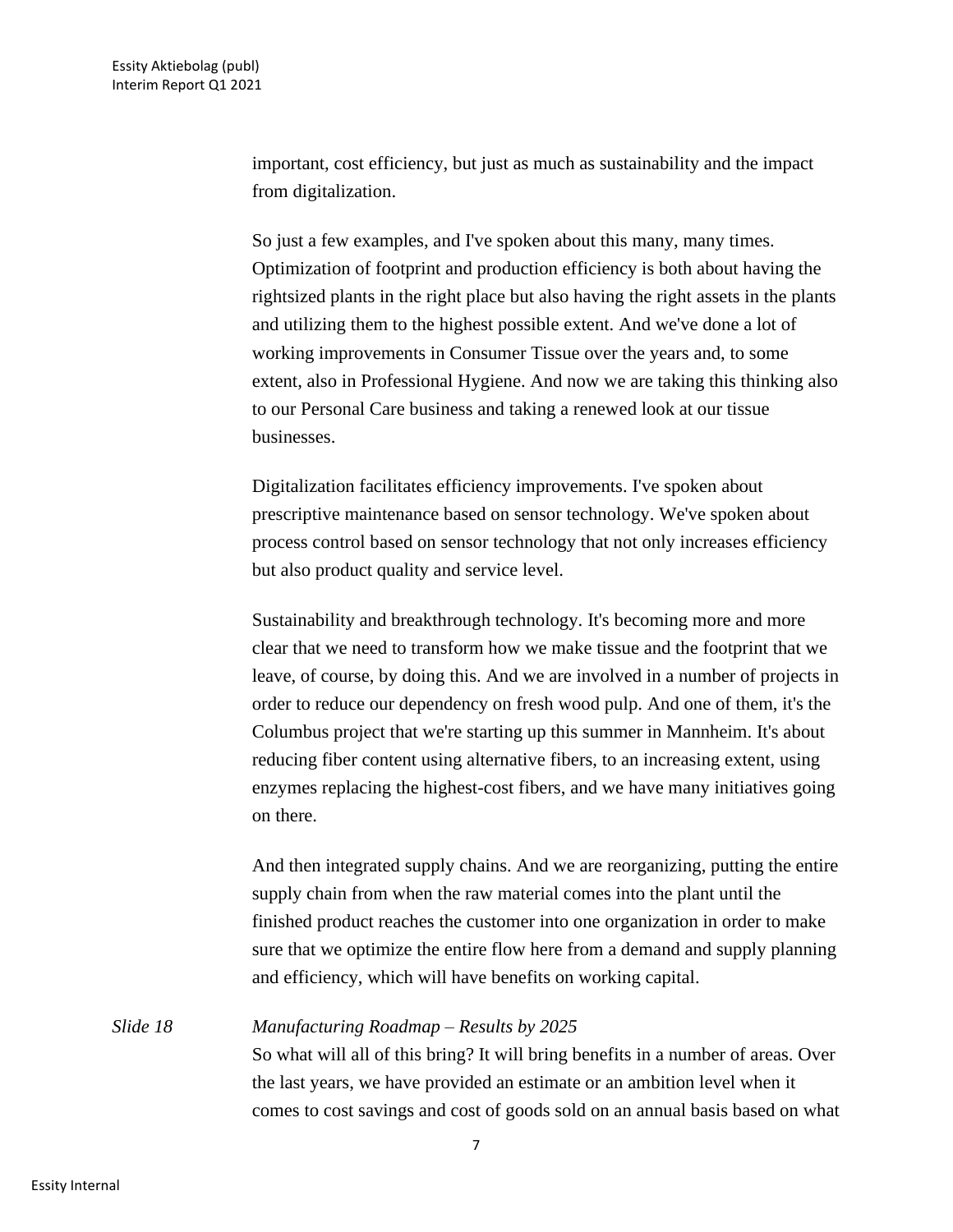we have in the pipeline. But after having done this exercise, we can now report that we can sustain this high level of annual savings for the next four, five years until 2025. So a savings rate of between SEK 500m and SEK 1bn per year. We will also be able to optimize our capital expenditure by using the assets we have more efficiently. And maybe some of that CapEx can be saved or be invested instead in sustainability initiatives.

We have set a target to reduce working capital with SEK 1bn by being more efficient across the entire value chain. And we have projects in place or looking at opportunities to reduce our pulp price volatility exposure by over 10 percent through different projects during the next five years. And all of this will also lead us to be able to achieve our ambitious Science Based Targets in a shorter time period.

And just as an example, I will show a very short movie about what we're doing in manufacturing.

*Slide 19 Movie – First CO<sup>2</sup> Emission-free Large-scale Paper Production* OK. Yes, I think that takeaway was clear. It's a big difference being first or being second. And of course, we aim to be first in this area as in every other area.

*Slide 20 Personal Care – Q1 2021 vs Q1 2020* So with that, a few slides on our three different business segments, starting with Personal Care where sales were negatively impacted by restrictions and lockdowns and, of course, the tough comparisons mentioned already. A highlight here is improved underlying growth in Medical Solutions and, again, another quarter with positive growth in Wound Care. In Orthopedics, we still see a very negative impact from a lost ski season, for instance. That, of course, has a big influence on growth. And then in Compression, improving but still restricted by health care focusing on COVID treatment in many of our big markets.

> Strong margins. We are preparing price increases, and the vaccination programs are expected to improve the growth there.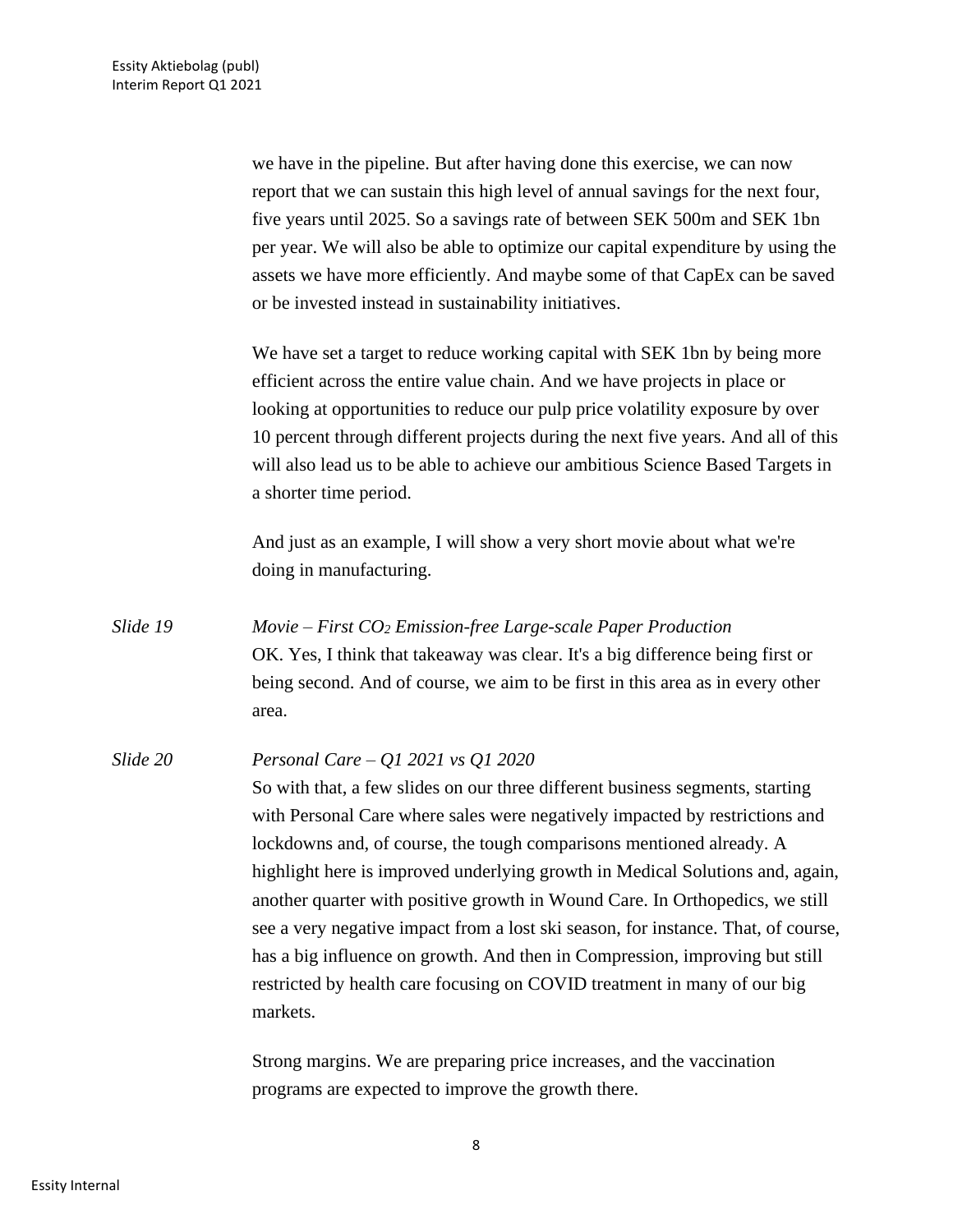When you look at some of the negative growth numbers down there in the right-hand corner, it looks quite significant. But we have to remember here that in Incontinence Care, for instance, last year, we grew in the same quarter with over 11 percent, which was, to a large extent, of course, stockpiling. In Feminine Care, we grew over 15 percent, and in Baby, over 5 percent last year. So very difficult comparisons. And Baby, in addition, was negatively impacted by the formats where we are strong, pharmacies, primarily being impacted by lockdowns and restrictions.

#### *Slide 21 Consumer Tissue – Q1 2021 vs Q1 2020*

Moving over to Consumer Tissue. Very much the same story, tough comparisons due to stockpiling in Q1. Strong branded sales growth but a quite soft growth in private label. We see high sales in emerging markets, not only in Vinda in China but also in Latin America. And we continue to work to improve the structural profitability and pushing very aggressively, I would say, for price increases.

And to elaborate a little bit on that, last time around in 2017 and 2018, some of you followed Essity already at the time, there was quite a delay before the tissue suppliers started raising prices because of anticipation of a softening of the pulp prices. This time, that's not the case because the pulp prices are increasing faster than before. And instead of waiting a number of quarters to see what happens, we have been very active also using press release to announce to our customers that we are going out broadly with price increases. We're seeing price increases already in Latin America and, to some extent, in Europe and expect a small positive impact in the second quarter but then primarily in the third and fourth quarters.

And this time around, we believe that it will take around three quarters before we have fully recovered margins from upcoming negative impacts from raw materials. So much faster than before. And as I've stated many times, we're willing to do what it takes to increase prices and compensate as fast as possible.

And there is a much stronger momentum also in the tissue industry for a number of reasons. But the main reason is that the supply and demand balance

9

Essity Internal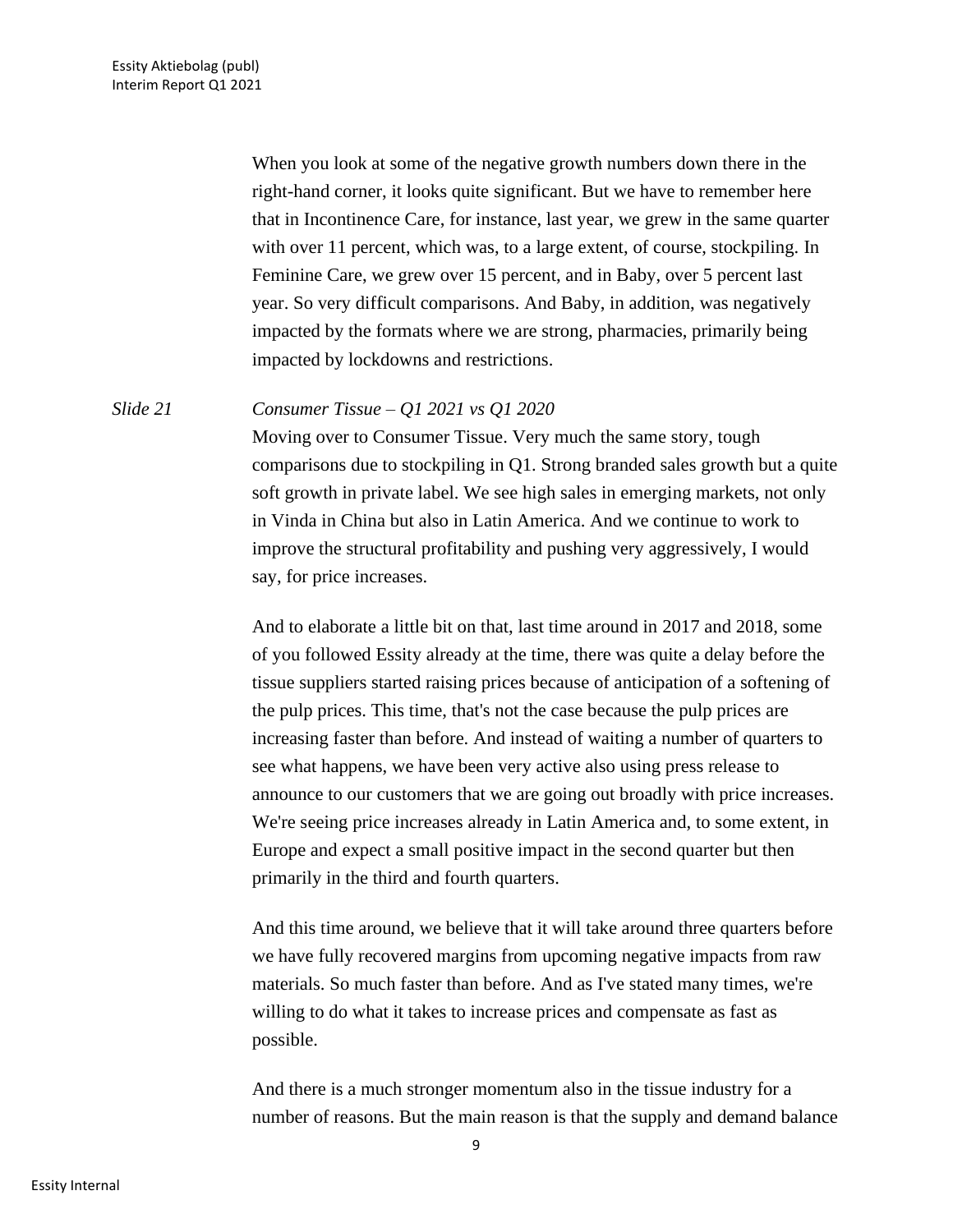is much better than it was three or four years ago. And from an Essity perspective, we have a stronger product portfolio based more on our brands than we had three or four years ago. So we will manage this. It will always be part of our business, and we feel very confident about this cycle as well.

*Slide 22 Professional Hygiene – Q1 2021 vs Q1 2020* Finally then, Professional Hygiene, which has had the biggest negative impact. As you can see, mature markets, minus 31.5 percent. Remember that most of our sales are in hotels, restaurants, catering, commercial buildings, public buildings like schools that are highly affected by lockdowns and restrictions.

> In previous quarters, we saw this in  $-$  through the pandemic, we saw this in North America, in Latin America, in other markets, but for the first time also, significantly in Europe. So actually the worst quarter we've seen so far during the pandemic.

But again, we're preparing for a strong comeback. This partly explains the lower cash flow we had in the quarter. We have been growing our stocks a little bit in anticipation of opening up of markets, being able then to deliver with high service levels when that happens. And also here, we are preparing for price increases across the line.

## *Slide 23 Reduced COVID-19 Restrictions in US*

This is just to give some flavor of what we're seeing now in the U.S. The graph to the left there is how bookings on opentable.com, which is a widely used booking system in the U.S., declined compared to 2019, first in 2020, and then in the second peak, end of last year, beginning this year, but how things are improving now in the last couple of weeks. As you can see there, the curve moving up, again, getting closer to 2019 levels.

And also, as we are anticipating, in general, higher consumption per person of hygiene products. Here's an example from our sensor-enabled dispenser system showing that one in three people are actually today visiting washrooms, public washrooms, just to wash their hands, which was not very common before the pandemic.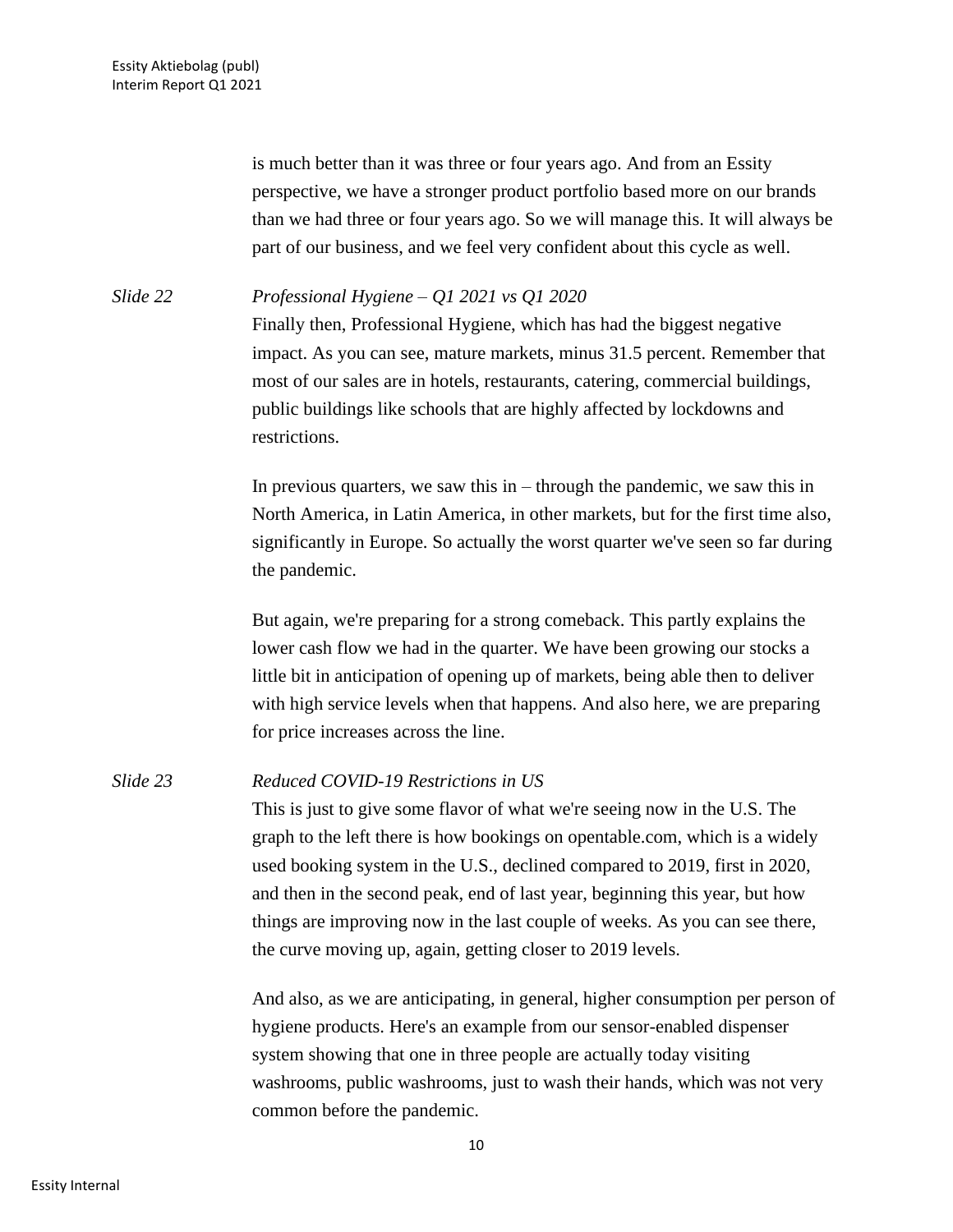| Slide 24        | Priorities 2021                                                                   |
|-----------------|-----------------------------------------------------------------------------------|
|                 | So priorities – accelerate sales, increasing prices, continuing on our long-term  |
|                 | journey with innovation and expanding customer and consumer offerings. We         |
|                 | continue to work on the structural profitability now with the Manufacturing       |
|                 | Roadmap, digital transformation and to continue to lead in sustainability.        |
|                 | Thanks for listening. Let's open up for questions. And I will be joined during    |
|                 | this question-and-answer session by Fredrik Rystedt, our CFO, but also by         |
|                 | Pablo Fuentes for any questions you have about the Familia acquisition.           |
| Slide 25        | Q&A                                                                               |
| Operator:       | And your first question comes from the line of Celine Pannuti from JP             |
|                 | Morgan.                                                                           |
| Celine Pannuti: | All right. My first question is on what you just said on raw material where you   |
|                 | see the outlook increasing. Could you give us some guide on what to expect        |
|                 | into the second quarter by division as you usually do and maybe a guide for       |
|                 | the remainder of the year?                                                        |
|                 | And my second question is going to be on pricing. You did announce these          |
|                 | price increases and you are talking about mid-single-digit pricing. Is this the   |
|                 | realized price? Or is it your least price increase? And are you able to give us a |
|                 | bit of background about how this is happening in Europe? You said that Latin      |
|                 | America, you already see some pricing, but should we expect Europe to be a        |
|                 | bit later on in terms of price realization?                                       |
| Magnus Groth:   | Yes. If I start with the pricing. Maybe, Fredrik, you can jump in when it         |
|                 | comes to raw material development. But basically, when it comes to pricing,       |
|                 | we are already out discussing with customers. And I mean, basically, pulp         |
|                 | prices are up around 20 percent. We need to $-$ the margin impact of that is      |
|                 | around 7 percent for us. So that's – or the need – it's not the margin impact,    |
|                 | but the need for price increases from our side is around 7 percent. So this is    |
|                 | what we will be going for.                                                        |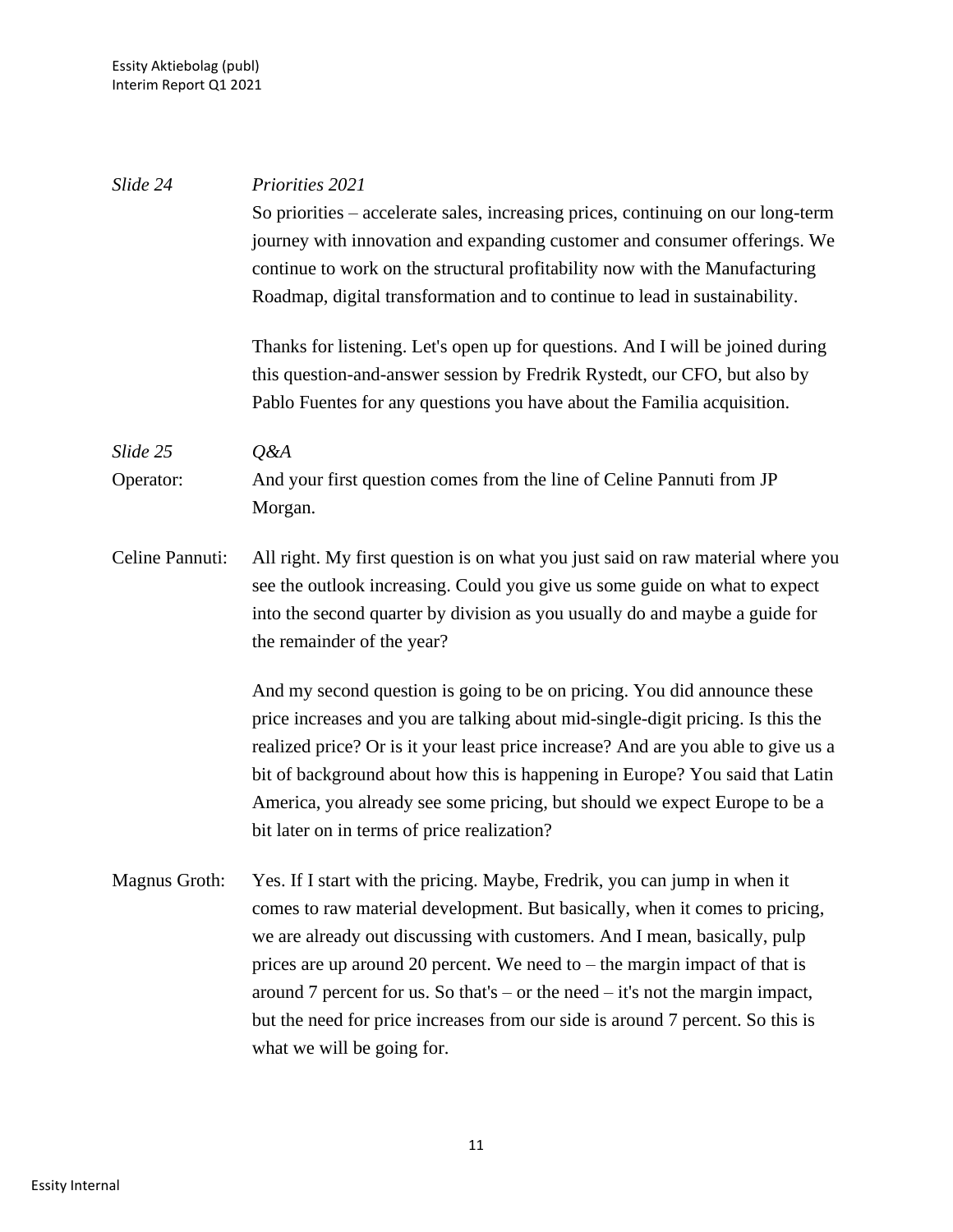And then there is this delay a couple of quarters because we cannot change prices as quickly in Europe as we can in China and Latin America where we do it both by price increases but also by just lower promotional pressure. So we will see a gradual impact a little bit in the second quarter but then primarily in the third and fourth quarter. And we believe that we'll be able to be back, fully compensating for the raw material price increases in Q1 next year. And doing that, it's going back to all customers. Typically, in private label, we can change prices on shorter notice. There is a very good momentum. It's not only us, many other producers of tissue have announced price increases. And when it comes to brands, we have been able to renegotiate to have shorter contract lengths, shorter than one year, where we can also go back and discuss higher prices.

Fredrik, would you like to give some guidance on raw materials? I mean, in general, what we say is that we see significantly higher raw materials, both when it comes to pulp, fluff pulp and also oil-based material and as well recycled fiber year over last year. But when it comes to recycled fiber, not sequentially, then we only see higher prices. So it's a steeper pulp price increase than we saw in 2017, 2018, which actually gives us more momentum than last time to go out and ask for price increases.

Fredrik, would you like to fill in?

- Fredrik Rystedt: I think you've pretty much said it, Magnus, so there's not a lot to add.
- Celine Pannuti: And maybe just can I ask, on this minus 3 percent price/mix in Consumer Tissue, what was the pricing environment in Europe and in China? Where this minus 3 percent came from?
- Magnus Groth: Yes. It came primarily from a higher promotional there was basically no promotions in the first quarter last year and – especially in China when also volumes were very low. Remember, China had locked down first quarter last year. So increased promotions from a very low level in China is the biggest part of this. And then it's partly the price – the lower prices that we negotiated the second half of last year that we have mentioned for a couple of quarters now, the impact from them, but that's a smaller part of this 3 percent.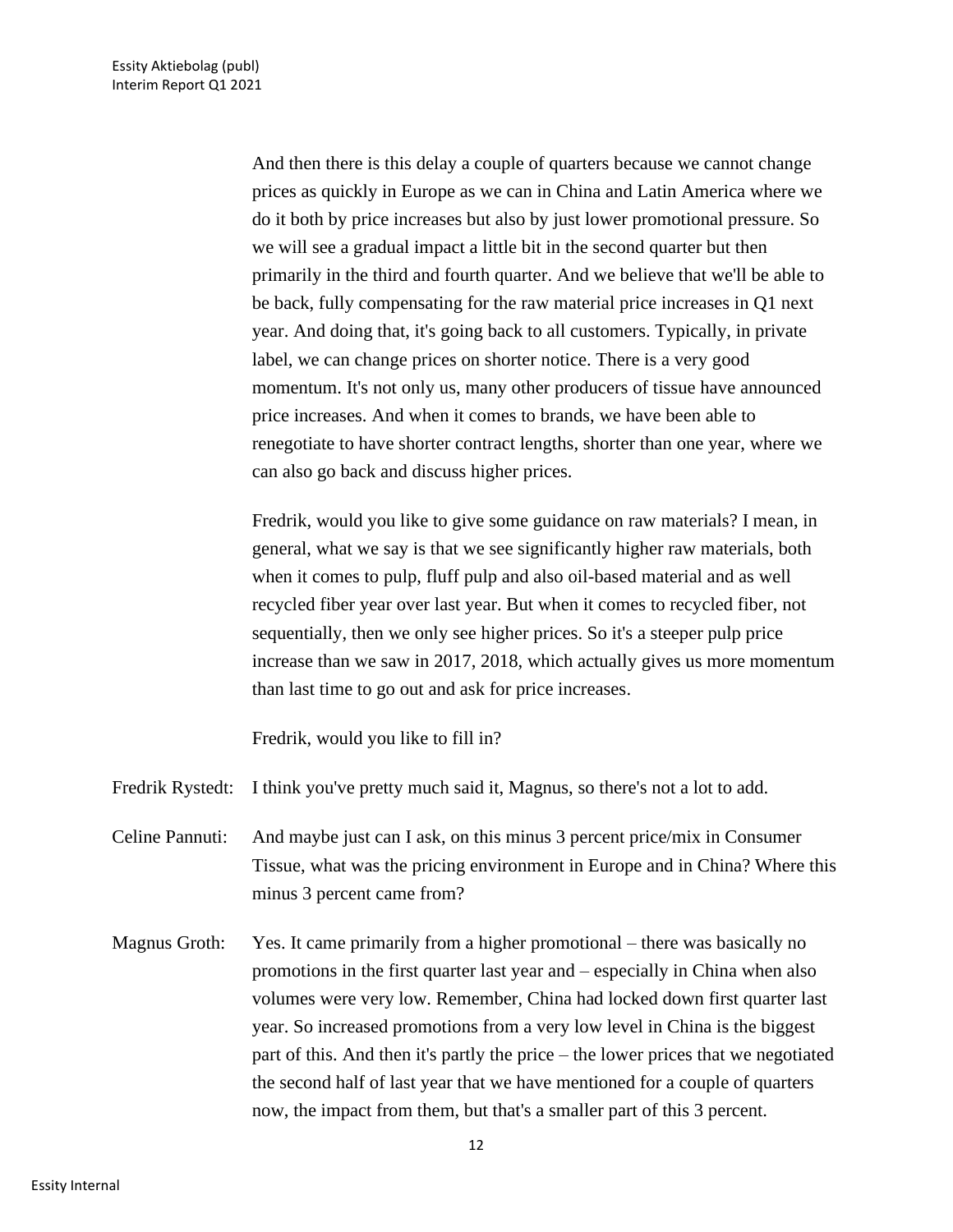Fredrik Rystedt: Maybe, Magnus, we can add that most of these price – the price impact is largely not coming from the sequential developments, Celine, between Q4 and Q1. So there was very little price movement in Q1, mainly just spillover from what happened before. So in reality, you can say prices sequentially were largely flat.

Operator: Your next question comes from the line of Niklas Ekman from Carnegie.

- Niklas Ekman: A couple of questions, if I may. Firstly, on Manufacturing Roadmap, you talked about SEK 500m to SEK 1bn. Is there any of this already in 2021? Or is that maybe included in the guidance you've already provided for 2021? And also any one-off costs related to this program?
- Magnus Groth: Less one-off costs than we saw in Tissue Roadmap. So there will be less restructuring in this program. This year, we keep our guidance of SEK 500m to SEK 1bn. So it's already included in that number. We had a very slow start to savings. We sometimes do in the first quarter. This is partly related to low volumes. When we don't run the plants with high efficiencies, we don't get the full benefits of the projects we run to increase machine utilizations, for instance. But we expect to recover in the remaining three quarters and stick to our guidance for this year between SEK 500m and SEK 1bn of the COGS savings.
- Niklas Ekman: Very clear. And also on the Familia acquisition, given that this is already a business that is consolidated, you know the company very well, have worked with them very closely, what is the big difference of consolidating this fully or going to close to 100 percent ownership? What can you achieve as a close to 100 percent owner compared to owning 50 percent?
- Magnus Groth: I will let Pablo answer this. Pablo has been on the Board of this joint venture company for the last couple of years and has the overview of the entire business in Latin America. Of course, number one is that we do not have a shareholder agreement with other shareholders. And what the impacts of that will be, I hand over to you, Pablo, to describe.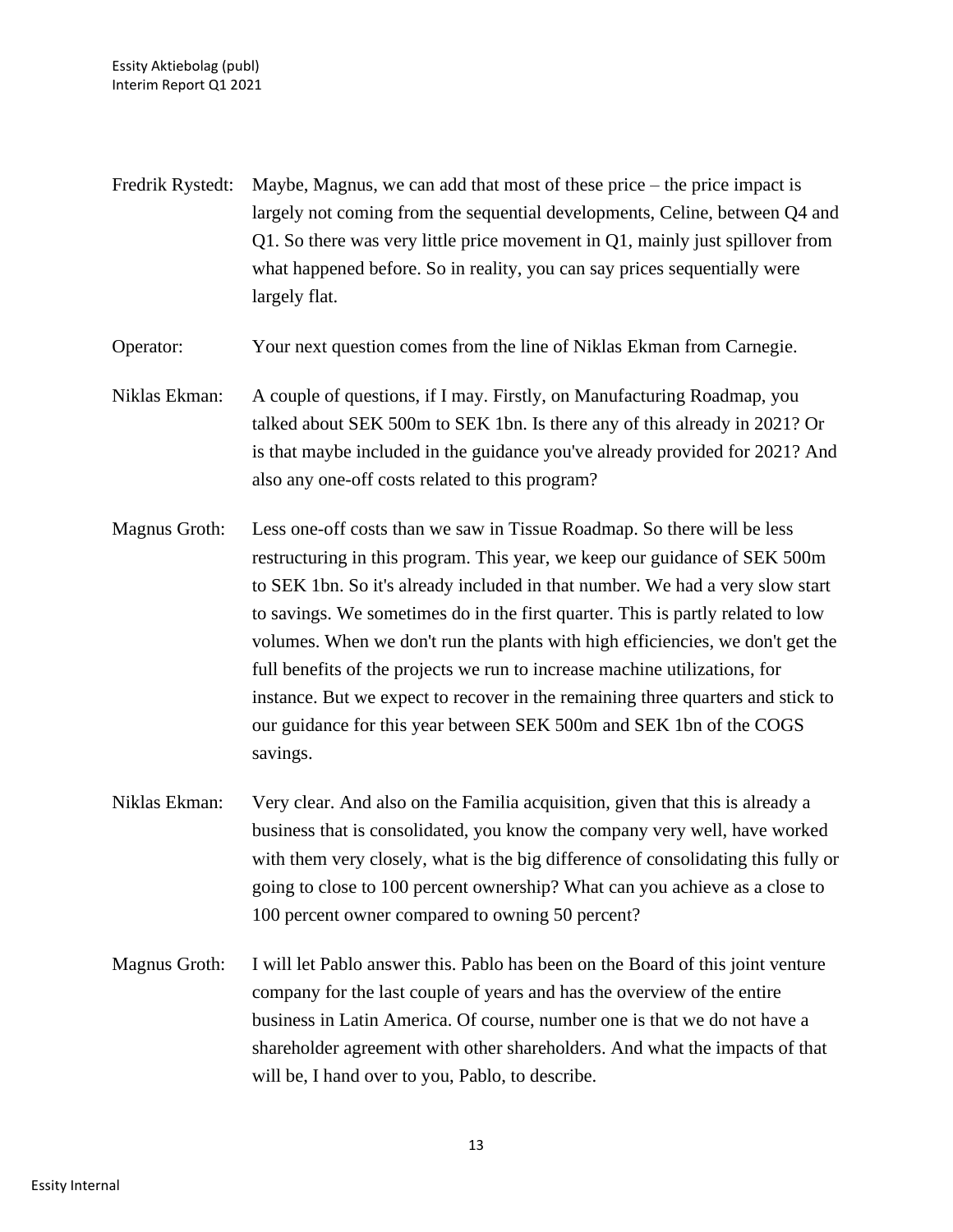- Pablo Fuentes: Yes. Thank you, Magnus. And as we said, Familia has been a very successful company with very strong market positions in different markets in South America. And this increase in ownership will allow us to work on a more integrated, seamless way to be able to execute faster into the market, to leverage innovation in a better way, to continue investing and growing our brands in markets that are very attractive and where speed, agility, flexibility are super important. And it's part of our strength in Latin America. So clearly, the seamless integration and the faster execution will be super – much better after this transaction.
- Niklas Ekman: That's very clear. And you have now increased ownership in Asaleo, you are increasing ownership in Familia. The big chunk remaining here, of course, is Vinda. Is it possible for you to increase ownership in Vinda as well? Or are Chinese ownership restrictions preventing that?
- Magnus Groth: There are no such restrictions, but we have no such plans. We think that the structure we have is perfect, and I hope it lasts for another 100 years being listed on the Hong Kong Stock Exchange. Very strong local presence and then adding kind of the global knowledge from Essity. So this will remain. It works extremely well as you can see from the first quarter also.
- Niklas Ekman: Very clear. And then just a quick one here also. Positive raw material impact here in Q1. Is that due to revaluation of inventory mainly? And can you break out that split?
- Magnus Groth: Fredrik, do you want to answer that?
- Fredrik Rystedt: Yes. This is it's still, you can say, the remaining value of the inventory. So basically, the average cost of the inventory is simply lower than the market price. So it's not a revaluation. It's simply that the value of the inventory, the cost of the inventory is lower than the market price.
- Operator: Your next question comes from the line of Fulvio Cazzol from Berenberg.
- Fulvio Cazzol: It's relating to the marketing cost increase. You highlighted the 80 basis point impact to margins. And I was just wondering, I know you mentioned that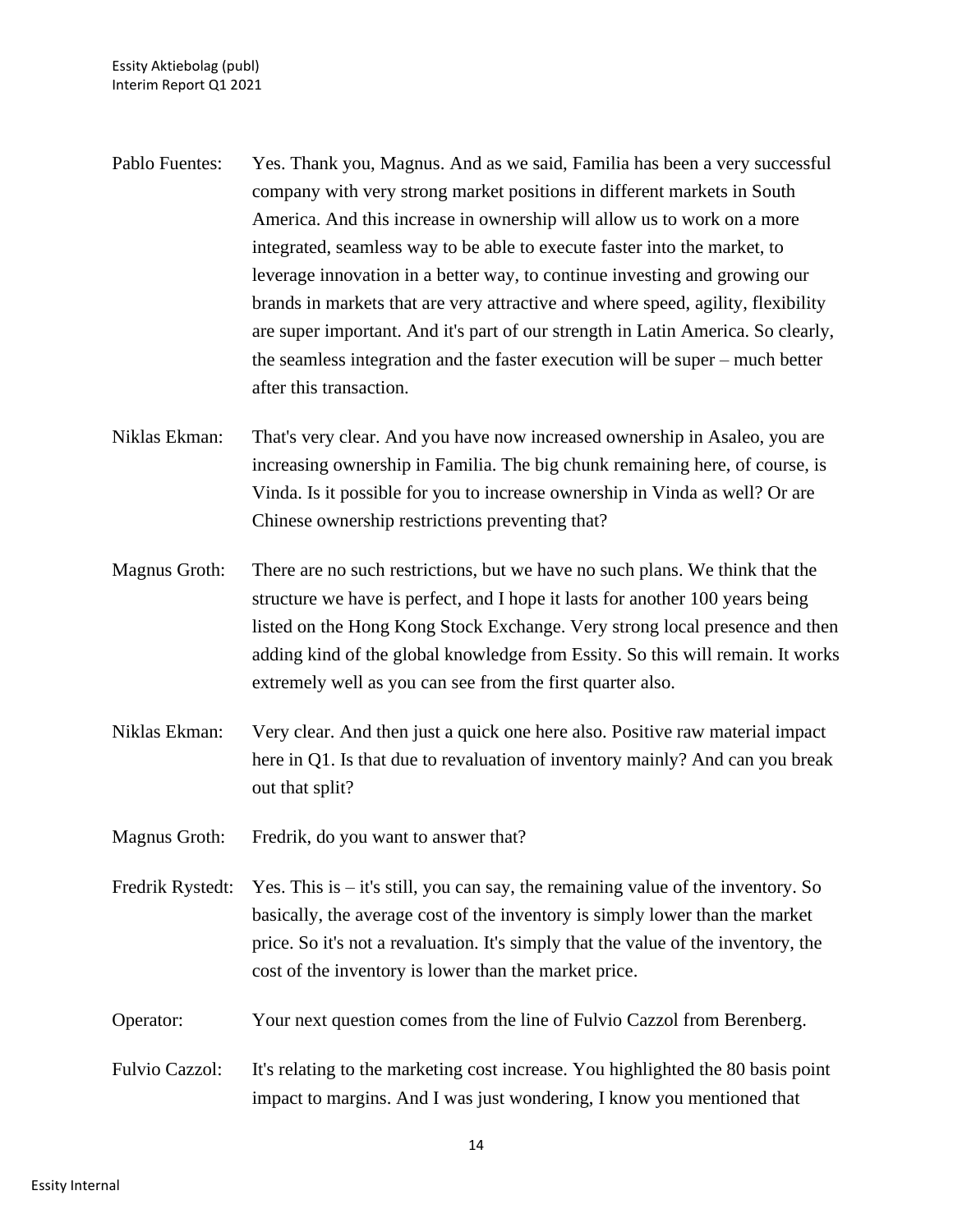you've got an innovation pipeline coming, but I was also wondering how much product mix or divisional mix, branded versus private label mix, how much that has impacted in terms of your A&P cost ratios, please.

- Magnus Groth: Yes. I don't think that has been the big impact for this quarter. Typically, our A&P has been around 5.2 percent, 5.3 percent, 5.1 percent maybe, percent of sales. And now it's 6 percent. And the increase is 1/10 or 2/10 of increase. And the rest is an effect of the lower overall sales for Essity. So the percentage of sales has come down.
- Fulvio Cazzol: Got it. OK, no, that's very helpful. Can I then ask another one on working capital? So you announced that with the Roadmap, you intend to unlock SEK 1bn of working capital benefits. I just want to make sure I understand this right. Is that SEK 1bn for the duration of the program, so, say, 2020 versus 2025? Or is that an annual improvement target that you set?

Magnus Groth: Fredrik, I leave that to you.

Fredrik Rystedt: That's just a onetime adjustment, so to speak. So basically coming from lower, you can say, average inventory level predominantly, not only, but predominantly. So it's a onetime adjustment, not an annual.

Operator: Your next question is from the line of Victoria Nice from SG.

Victoria Nice: My first question is on the price increases outlined. And we just wondered if you can tell us what you're anticipating in terms of volume sensitivity. If we look back at 2018, price increases are 4 percent, volumes are down about 1 percent. Do you expect a similar dynamic? Or will there perhaps be more pressure this time as prices of almost all products seem to be going up for consumers currently?

> And my second question is on Professional Hygiene. Beyond direct COVID impact and the timing of inventory builds, do you feel like there is a drop in underlying demand, some closures that don't plan to reopen? And then also, you talked about the recovery through April in North America, which presumably is lapping some of the unwind of the inventory build in March last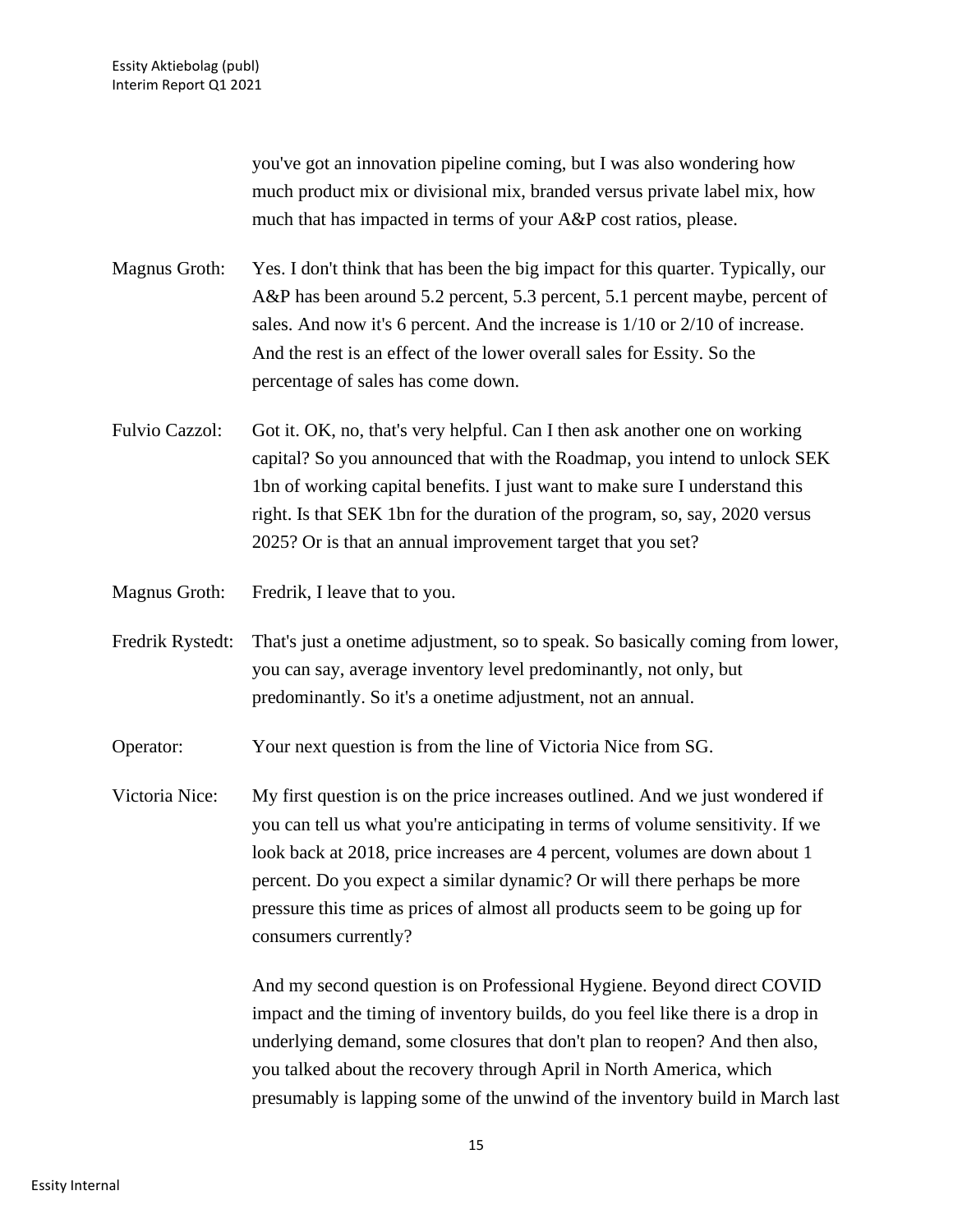year. Just wondered if you could be more specific on the quantum of the recovery that you're seeing, please.

Magnus Groth: Yes. So price increases – I mean during the last cycle, we took out a lot of capacity. We closed plants and machines. Actually, just a month ago, we closed another paper machine in Finland, in Nokia. So this is still continuing. And the consequence is that we are better balanced. We have less capacity that we need to run, much less than we had last time around. But the entire industry – tissue industry is also better balanced in Europe. There hasn't really been much new capacity coming in after 2018, while demand has increased.

> So following this logic, there should be less volume impact. This time, we are very much relying on our strong brands, our innovation. And also, if it would be necessary, we would, just as we have over the last couple of years, prioritize pricing because Consumer Tissue is very value-creating when we have a reasonable margin level, which we have spoken so much about over the years. So we will always defend pricing. But again, we don't see the same volume risk this time around because of all the actions we have taken and the better shape of the industry.

> Professional and April developments. We believe that there's very little stock throughout the value chain right now, so with distributors and with customers. And what we're seeing now is partly a restocking. But also, of course, that comes from the pull from increasing demand. But the balance there, I don't know. I don't know if that answers this question. I think that's too early to say.

Was that what you were asking about Professional Hygiene, Victoria?

Victoria Nice: Yes.

Operator: Next question from the line of Iain Simpson from Barclays.

Iain Simpson: And two questions from me, please. Firstly, I wondered if we could dig a little bit into the pricing dynamics in Consumer Tissue. So you said that no one's really built new plants. But during the crisis, yourself and other manufacturers managed to sustain far higher levels of output to meet the surge in demand. So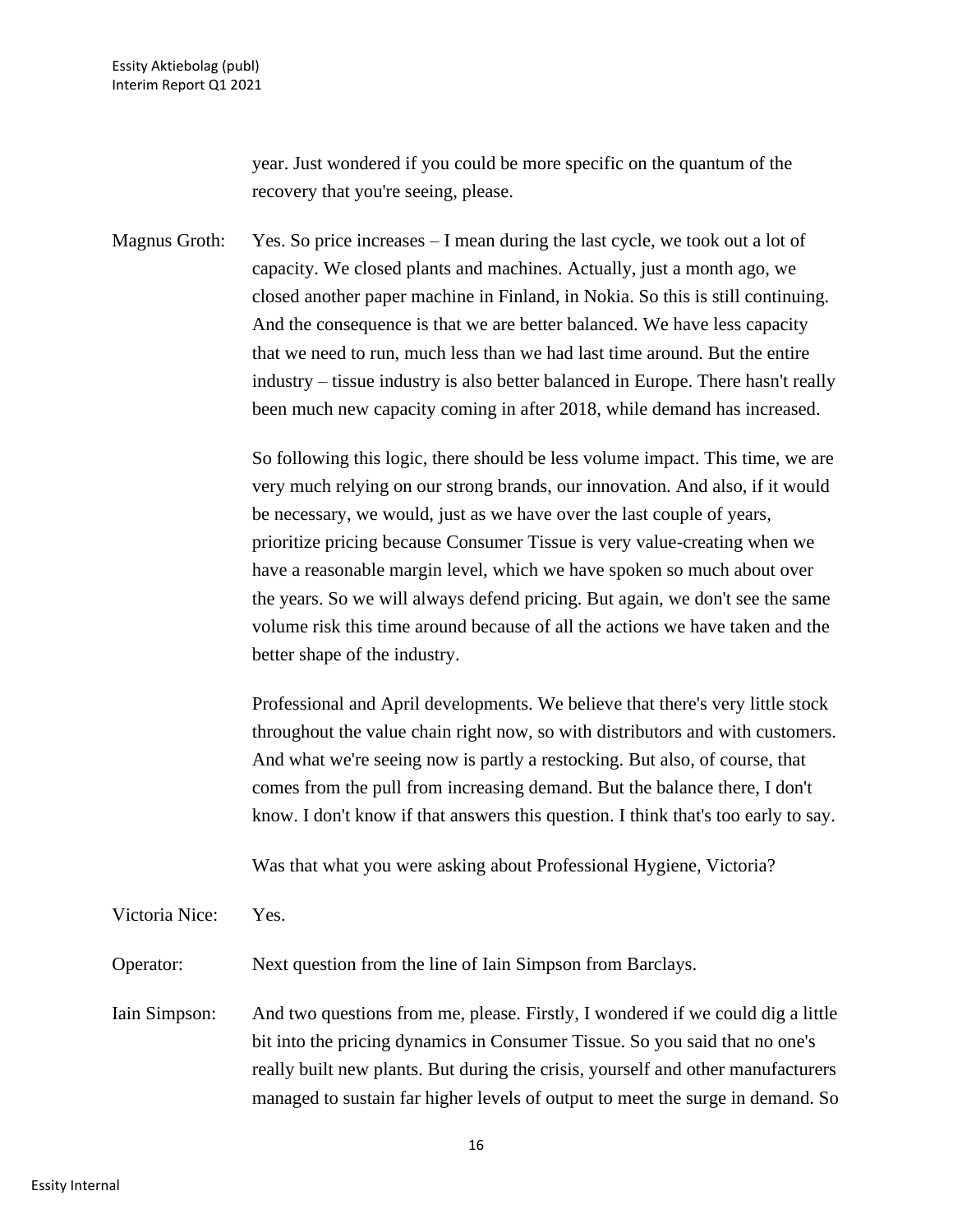does that mean that industry output might have increased a bit even if no one is building new factories?

And then just following on from that, your margins in Consumer Tissue are at all-time highs. Presumably, your customers can see that as well on the retail side. Does that make it a bit more challenging to get pricing given your profitability is so much above where it's been historically in Consumer Tissue?

And then my second question, just moving on from that to Personal Care. Gross margins, up 170 basis points in 1Q. Very impressive. Could you talk a little bit about the drivers there? Because you say that you had lower raw material costs in Personal Care in Q1. Which raw mats were down given the sort of sense I have that there's been pretty wide inflationary pressure this year?

Magnus Groth: Yes. OK. So I'll start with Tissue and hand over to Fredrik for Personal Care. It's a very interesting reflection. I hadn't thought about it actually, the surge in volumes last year. I'm not sure if there were actual, in total, big surges. But of course, there were big, big swings due to panic buying and so on.

> Part of it came from switching from Professional Hygiene tissue to Consumer Tissue. So that explains some of it, and that should then go back. Another explanation was that we reduced significantly the product assortment during the periods, only selling a small number of SKU's in order to run the machines more efficiently. Maybe we learned something from that, but what we're already seeing is that retailers and customers are demanding a wider assortment again, which would then reduce what we can produce on existing assets.

> Of course, efficiencies are constantly improving, at least in our plants, as we are working with improving our structured profitability. But we are also taking out capacity, like the paper machine in Nokia just mentioned. So I don't think that, that should be a big issue.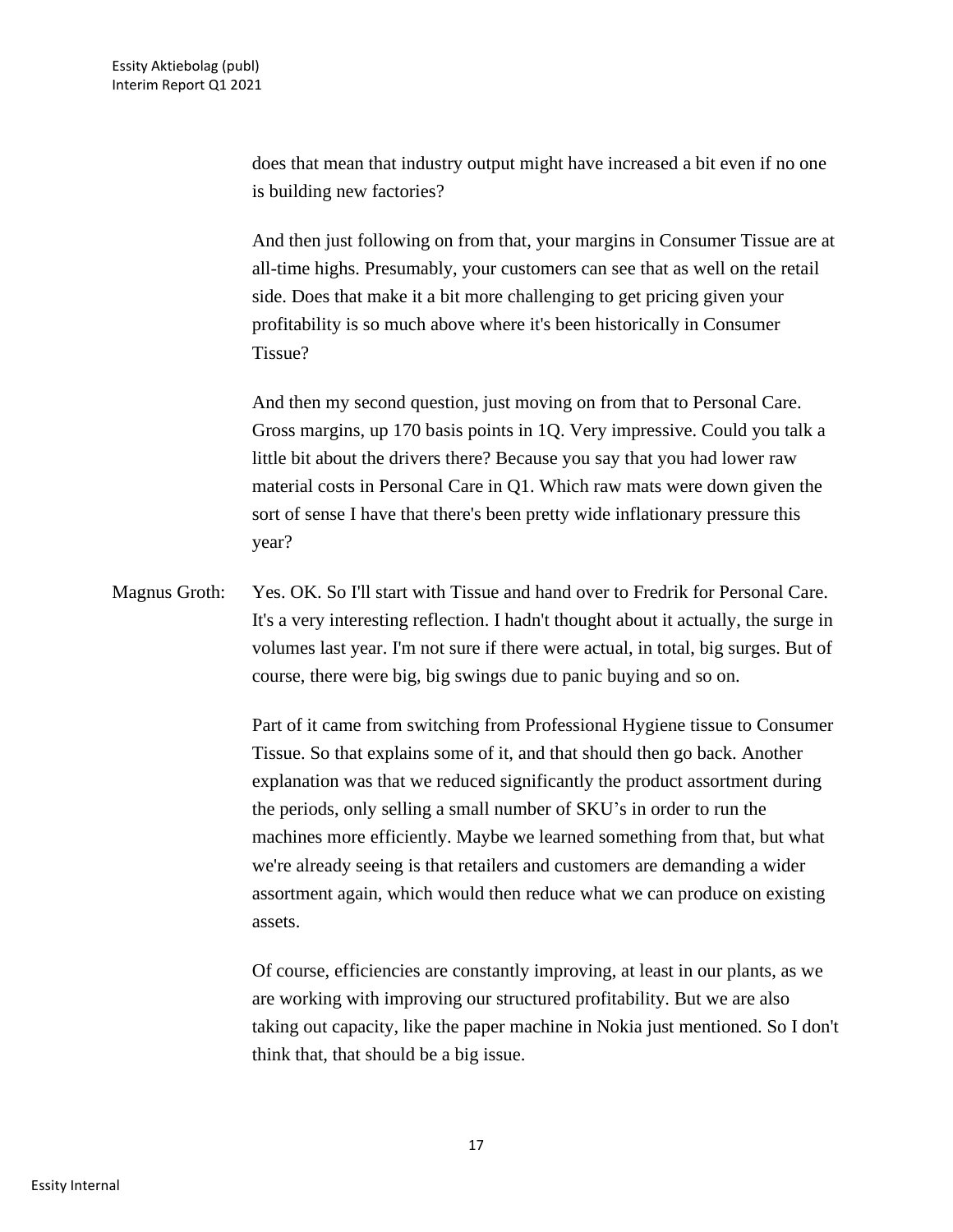And of course, yes, we did have all-time high margins in Consumer Tissue last year. But this is clearly something we need for this category to be valuecreating. And as you know, our long-term margin target is to be between 13 percent and 15 percent to contribute to the overall higher ROCE target of 17 percent. So we are very committed to that.

Fredrik, could you continue then with the margin development in Personal Care and the impact from raw materials?

- Fredrik Rystedt: Yes, I can absolutely do that. We had a positive impact, as we talked about, of roughly SEK 95m coming mainly from super absorbents. So that, of course, contributed quite a lot to the margin. But generally, it was also good from a mix perspective. So we're quite happy with the margins.
- Iain Simpson: Which raw materials were down for you in Personal Care in Q1?
- Fredrik Rystedt: Mainly yes, it was mainly super absorbents. We also had a bit of positive currency impact, but mainly that.
- Magnus Groth: As I mentioned earlier, we're expecting significantly higher prices also on oilbased materials for the next quarter.
- Fredrik Rystedt: Yes, that's coming.

Operator: Your next question comes from the line of Charles Eden from UBS.

Charles Eden: Two questions for me, if I may. Firstly, on M&A, and it's been touched on, obviously, Familia marks the second acquisition where you've increased stake in a business where you already either have a controlling stake or a minority one in the case of Asaleo. Should we see this as an indication that you're not finding suitable acquisitions in Medical Solutions or perhaps you're cautious about expanding in this category given the softer current demand in the end markets? Or is it these transactions that you've now announced was always the intention for use of cash as well as further bolt-on acquisitions in Medical? That's question number one.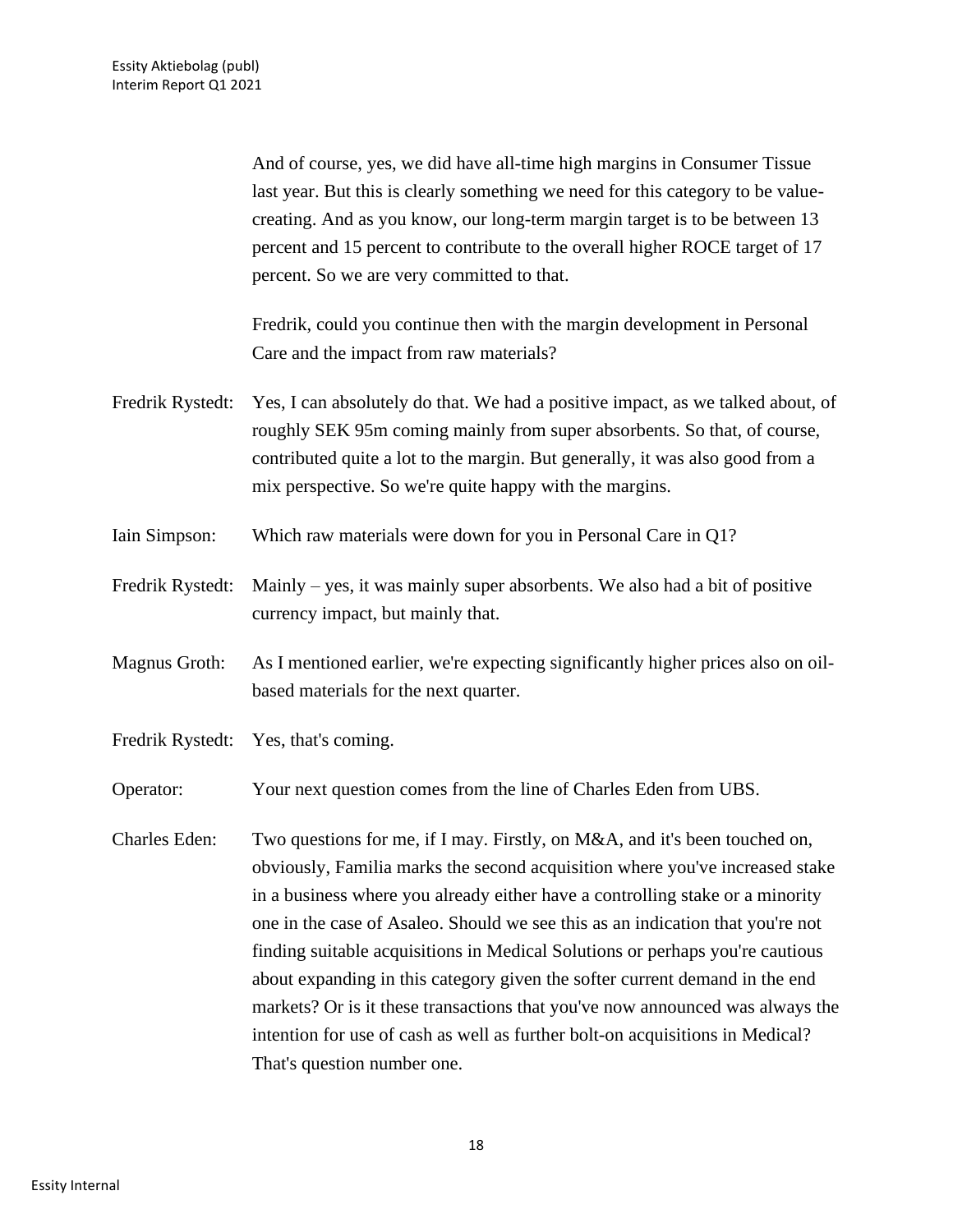And then my second question is a little bit more short-term specific. But just as I look at Professional Hygiene, obviously, North America, Europe, the two major markets there. Europe, we seem to be seeing a divergence in terms of the trends of lockdowns depending on the specific markets. Can you just remind us where your larger markets are in Europe from a Professional Hygiene standpoint? Just sort of thinking about how things might be progressing there.

Magnus Groth: So the first question, no, this is absolutely no indication. Asaleo and Familia are very attractive acquisitions at attractive prices for us that – I mean these types of acquisitions are not something that you do with a three-month notice. They are long in the making. So this is something we've worked with for a long time as part of our strategy to reduce the number of joint ventures in general, of course, always with the exception of Vinda. So we are as committed as ever before. And I think it just shows that we are really gearing up our M&A machinery and very much focused on Medical as before also. So that has not changed.

> Professional Hygiene, yes, we have 40 percent of sales in North America, 40 percent in Europe, approximately at least before the pandemic, and 20 percent in emerging markets. And emerging markets have mostly recovered, actually, while we had a severe negative impact. Most of the negative impact last year in Professional Hygiene was from the United States. But in the first quarter this year, we had the addition of Europe. And that's why the numbers, it's so big, minus 30 – over 30 percent.

And the big markets in Europe, Fredrik, can you help me with that?

- Fredrik Rystedt: About decline in Professional Hygiene?
- Magnus Groth: Yes.
- Fredrik Rystedt: Yes. The whole European market was roughly minus 30 percent. So and it was, of course, a bit different. So a little bit more in the southern part than in the northern, so – but generally, quite weak. And this was, of course, the main – as you said here, the main difference that – the restrictions and lockdown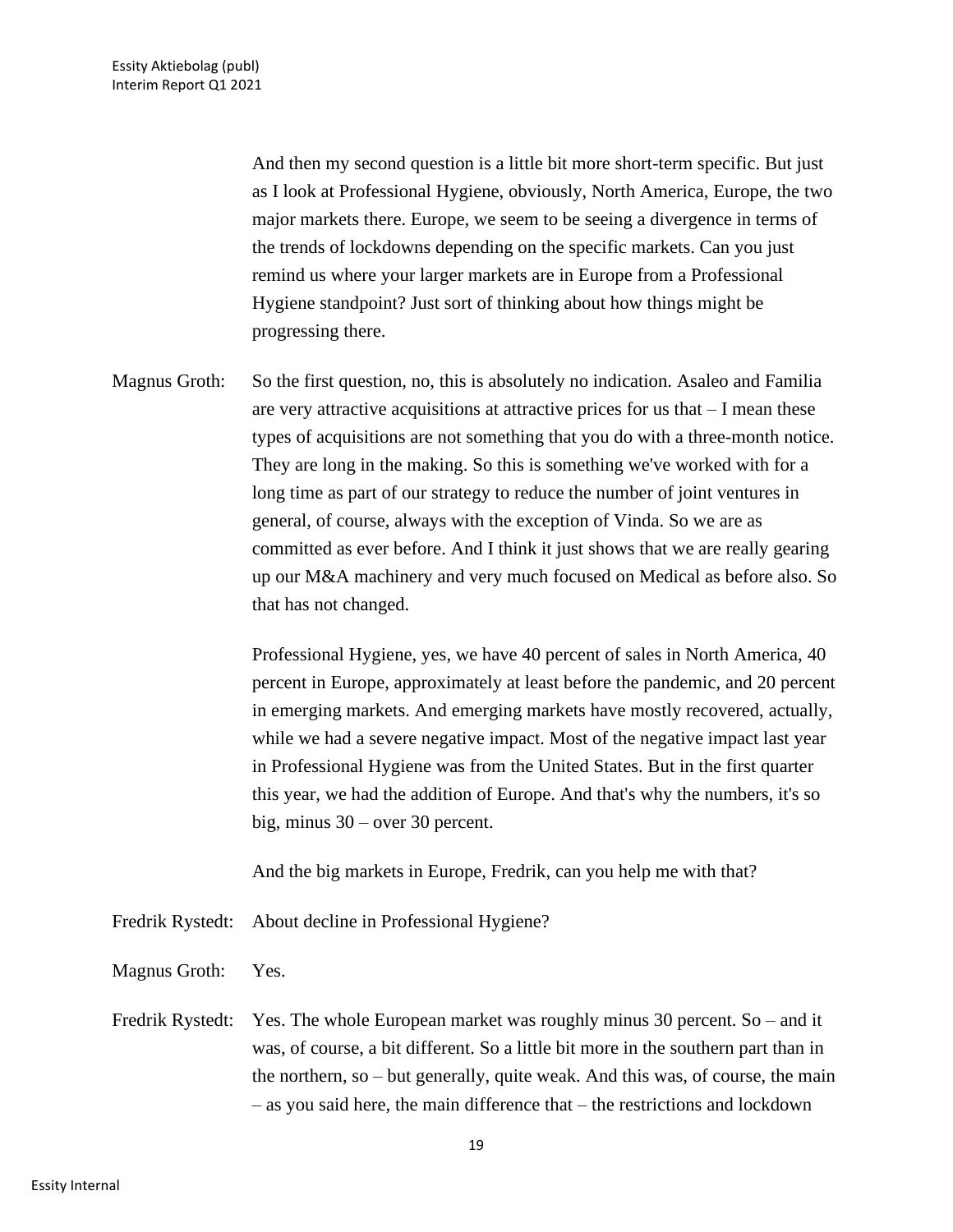situation in Europe was really different in comparison to Q4 and it was more similar in North America and other places. So Europe was a big swing in the quarter.

- Charles Eden: And can I just clarify, just in terms of specific geography exposure within Europe. Is there any market which is sort of notably different than the geographic split you give for your overall company? I'm just sort of thinking where we've seen some countries lockdowns easing, for example, UK, others are getting a little bit more stricter in Europe. I'm just trying to understand the sequential trends and what that might be for your Professional Hygiene business in Europe.
- Magnus Groth: I think for the next quarter, even though many  $-I$  would say most restrictions have been extended into also now the second quarter, over Easter and then also into May, and let's see what happens. But I mean having said that, anything – actually, any news of openings will help us. So the opening – gradual opening up in UK is a good sign for us, for example.
- Fredrik Rystedt: And I guess just pinpointing the absolute obvious, Charles, last year Q2, of course, was quite heavily impacted by lockdowns. So it will be better in Q2 of this year. And of course, exactly the sequence, we simply just don't know. Of course, UK is likely to increase faster and there are a couple of other countries that also are opening up, but we don't really know that. And of course, Magnus, you talked about restocking before. We don't know the exact pace. But in any case, I guess, Charles, it's likely to compare much more favorable than what we saw last year.
- Magnus Groth: I mean what we're doing, and as I mentioned, you can see partly in the working capital is that we make sure that we have reasonable stock levels that are – we don't have the important assets in – mothballed or staff on temporary furlough programs at this point in time in anticipation of whatever happens. So I guess that's an indication that we are expecting opening up rather than further restrictions.
- Operator: Next question comes from the line of John Ennis from Goldman Sachs.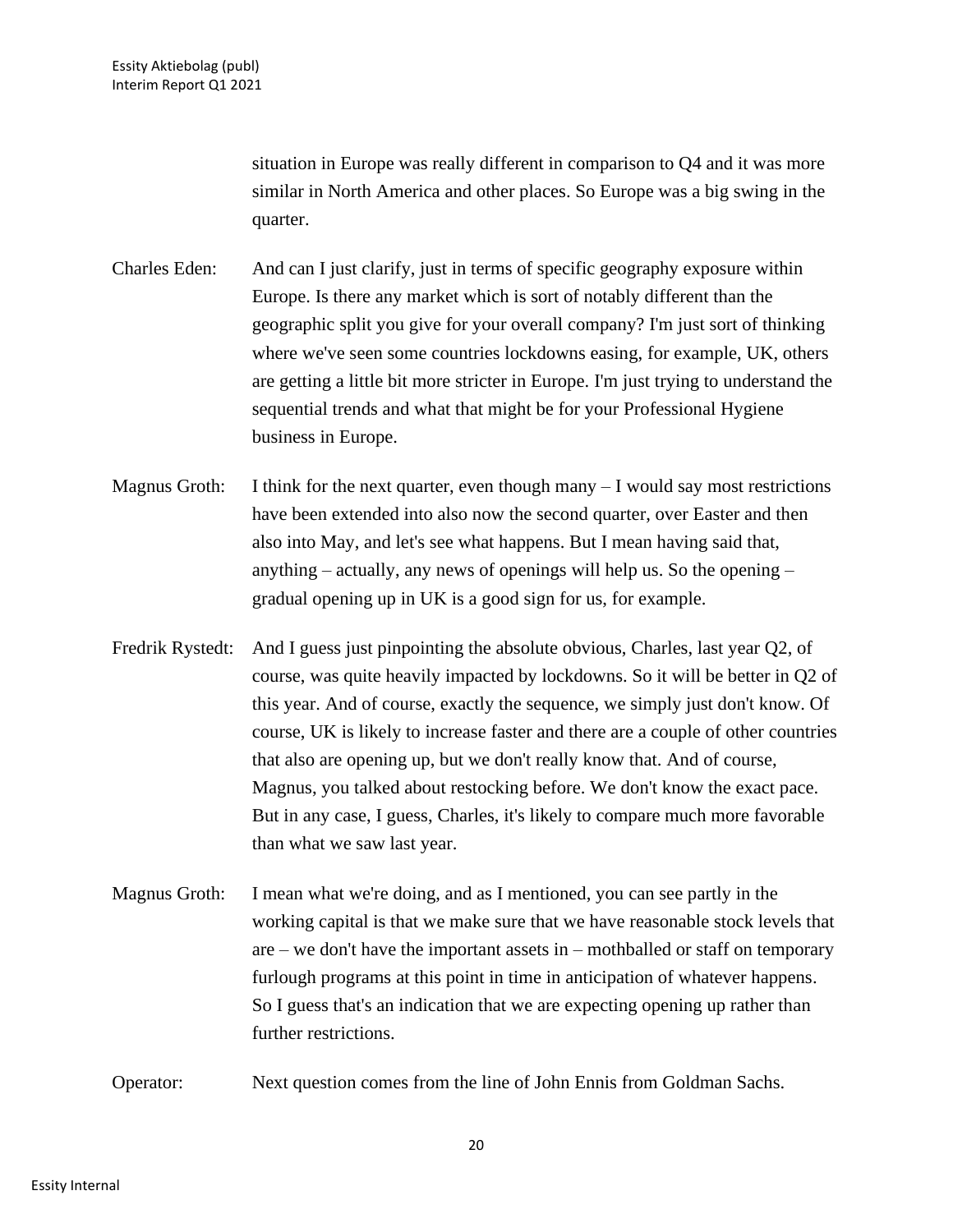John Ennis: I had a quick follow-up on pricing first. Can I just confirm, in answer to an earlier question, Magnus, did you say that you are expecting pricing to largely offset raw material headwinds in early 2022? I just wanted to make sure I understood that correctly. That's what I thought I heard.

> And then the second question is on the manufacturing savings. The annual savings of SEK 500m to SEK 1bn looks to be roughly in line with what you usually communicate with regards to COGS savings. So I'm just wondering, should I be viewing this announcement as including any incremental savings? Or is it just the case that you're now more confident that you can deliver on those COGS savings and you're now better able to detail where they're coming from? Does that make sense?

Magnus Groth: Yes, that makes sense. So yes, pricing, we expect to recover implemented and announced price increases from – in pulp, specifically, by the first quarter of next year with – in Personal Care, it could take a little bit longer. We have other ways of doing it. But as you know, in Incontinence Care, health care, for instance, we typically have three-year contracts. So that takes a bit longer. And we are also starting to negotiate about price increases at this point in time. So that could take a bit longer. So what I referred to was pulp-related price increases.

> And when it comes to the Manufacturing Roadmap, yes, this is that we are more confident for the next five years. And we've had some questions, a lot of the savings we saw over the last five years actually came from restructuring and where we're running out of low-hanging fruit or simple improvement savings. And this is a high sophistication in this program based more than on all the usual things, of course, using the machines, purchasing efficiencies, qualifying lower-cost materials and so on. But it becomes more challenging. And what we can do here is to say confidently that we can keep this pace for the next year. Of course, if it would turn out that we could find more, we will come back to you, but this is what we can confidently say right now after having done this exercise.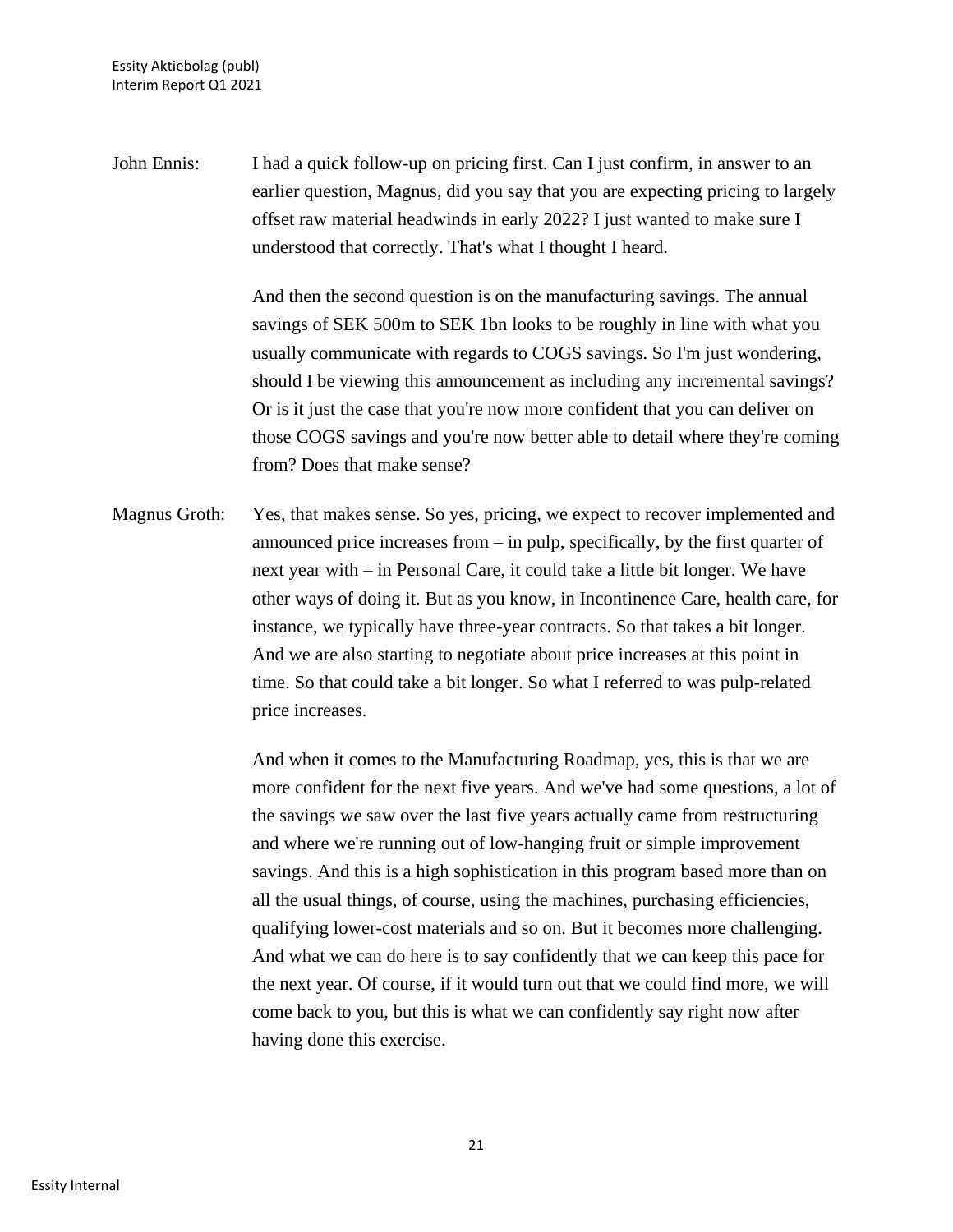- John Ennis: I understand. That's helpful. And then just one follow-up on the pricing point. In terms of magnitude, is the high single-digit price increase that you've announced, is that enough to be able to offset raw material...
- Magnus Groth: Yes, that should be enough for what's implemented and what has been announced. But of course, if there are further announcements, then we need to raise more.
- Fredrik Rystedt: Can I just add, John, maybe that there is a bit of difference this time, and Magnus alluded to it before. The increase this time, if you compare to the previous rise in 2017, 2018, it's much sharper and much stronger this time. But we also estimate, therefore, that, of course, the length of the increase will also be that much shorter. So that's a positive, you can say. It has an initial rather large impact, but we can also compensate faster in terms of pricing.

Of course, if it continues as it did last time for many, many quarters, the increase was almost consecutive for two years, then you completely – or you need to continuously increase prices and the whole compensation takes slightly longer. So that's another way that this is different this time. It's shorter and sharper, and therefore, we're also able to be quicker in our ability to compensate, hence, restoring margins first quarter of next year.

Operator: Your next question is from the line of Karel Zoete from Kepler.

Karel Zoete: I have a follow-up question with regards to the combination in Latin America and then some on Professional Hygiene as well. With regards to the integration benefits, you already alluded to it, but effectively, you're going to combine two significant businesses, as I understand. Can you quantify a bit what will be the tangible benefits on the cost side? And does it require like a significant integration of two operating companies and systems, et cetera?

> And the second question in relation to LatAm would be about portfolio optimization. You have a couple of positions in Baby Care that are not number one and two. And at the same time, the core business is still small. What are the opportunities to accelerate portfolio change?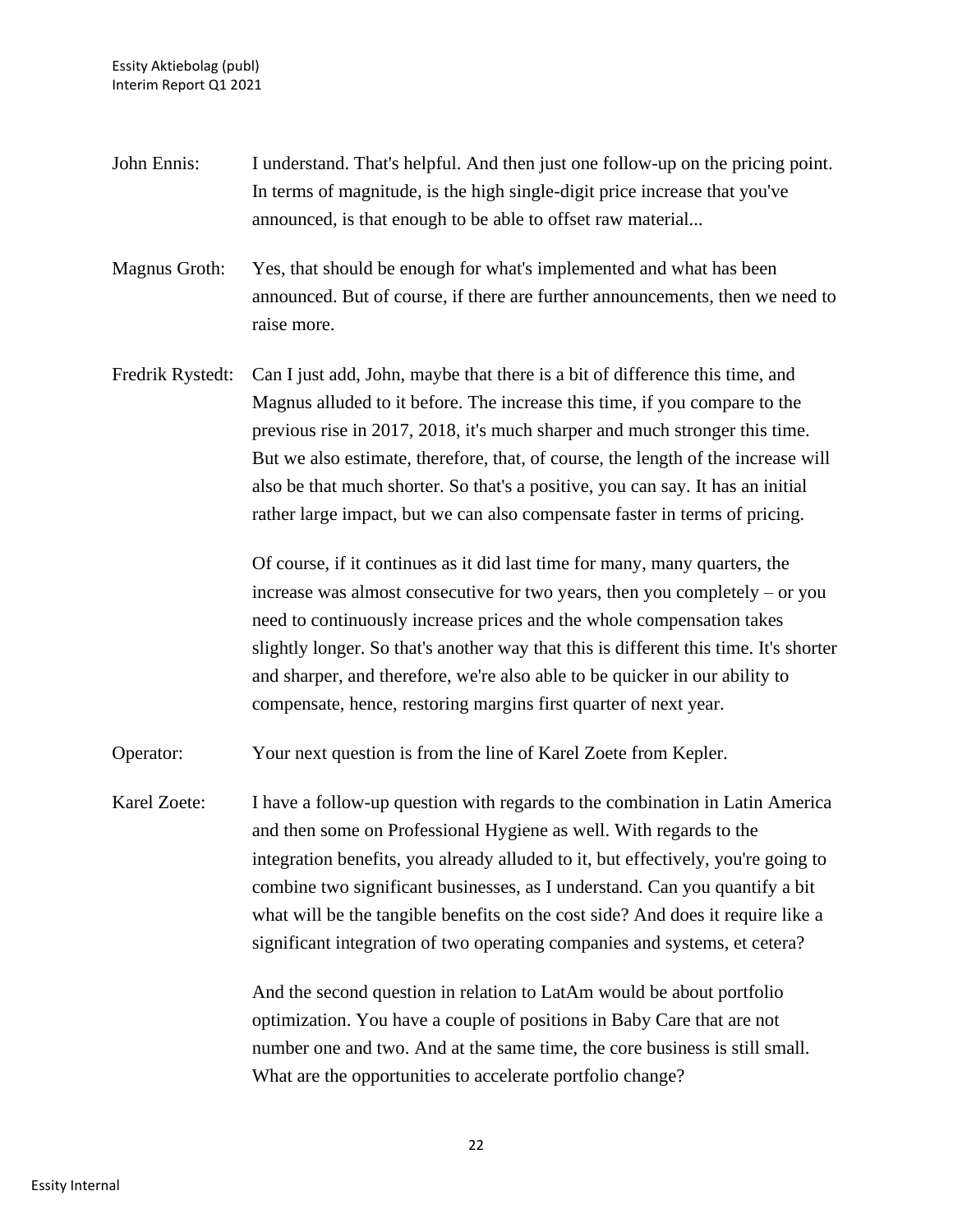And then on the Professional Hygiene, can you speak a bit about the margin recovery when volumes come back? Because you've certainly addressed the cost base in Professional Hygiene as well in 2020.

Magnus Groth: OK. So just starting with LatAm before handing over to Pablo. We have not provided any numbers. We have worked closely with Familia for many, many years. So many of our systems ways are working, are quite interesting or integrated already. But of course, we will gradually identify more opportunities going forward, but this is nothing that – where we provide any numbers at this point in time.

> When it comes then to portfolio optimization, I mean, it's clear that we are still running the Cure or Kill program, and the Baby positions in Familia are something that we are currently addressing and gradually improving. And there's a big opportunity for doing more in Medical with Familia. So that's one of the big upsides.

Maybe I already answered it, but please, Pablo, give some more color if you like.

- Pablo Fuentes: Sure. Thank you, Magnus. Yes, from a geographical perspective, the Familia business has a really good fit with our existing Essity LatAm business. So in that perspective, we see a very low-complex integration and quite a seamless process. Really, what we are building is more a platform where we can work in a more seamless way to grow faster than the market with our strong brands and, of course, fueling with innovations. So yes, it's a low-complexity integration, good fit and more about growth.
- Operator: Next question is from the line of Faham Baig from Credit Suisse.
- Faham Baig: I have three questions, please. On Consumer Tissue pricing, how has competition responded to the recent raw material price increase? Have they announced similar price increases to you? Because I know from history, some smaller players tend to go after volume share. But does the sharp increase this time around means they're likely to do this? So how has competition responded?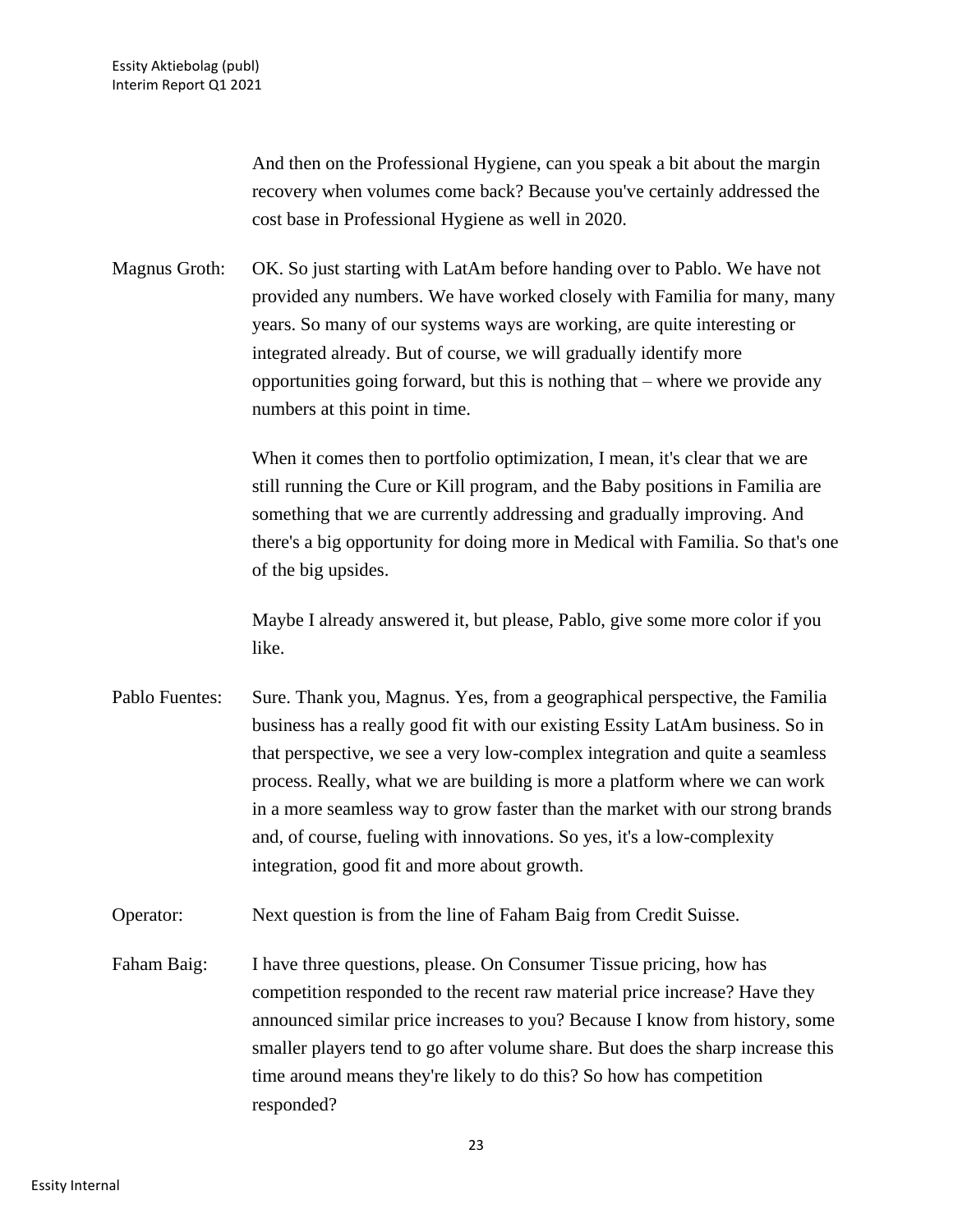Secondly on Consumer Tissue, I noticed in developed markets, when I looked at the two-year average, it dropped quite significantly. Now I appreciate that there were higher promos as well as some price negotiations in Q1 from H2 last year. But did you see an underlying reduction in demand despite people, consumers being at home?

And then on Professional Hygiene, it's slightly related to the question just asked previously, but when do you expect the business to recover to 2019 levels? And the reason why I ask that is because a number of your, I guess, peers would suggest that they don't expect out-of-home demand to come back until '23/'24. And if that is the case for your planning as well, would it not make sense to try and address the cost base more significantly? And the reason why I ask that is because I noticed in  $H1 - Q1$ , sorry, your margin was 8 percent, and that was below Q2 last year when you had a similar sales level. I would have assumed it would have been improved if you had already managed to address some of the cost base.

Magnus Groth: OK. That's – those are three massive questions. Consumer Tissue. Yes, in China, most players have announced price increases, and Vinda mentioned this also in their earnings call this morning, and so have the other major players. In North America, Kimberly-Clark has announced price increases in tissue and so has P&G, I believe. And this has also been the case for several of the smaller competitors in Europe. So it's a quite consistent message this time around then.

> And last time, in '17, '18, many of the smaller players had excess capacity. They were just starting up new paper machines and needed to find offset for those volumes. And that's not the case. And of course, in the meantime, we have also taken out capacity from the market. So we see a lower risk for kind of – we see more positive momentum when it comes to pricing in Consumer Tissue in general, and again, just because the price increases are so sharp.

> And yes, when it comes to volumes, I'm not – I haven't really seen those numbers. I know that Consumer Tissue in total grew 2 percent in Europe last year. This is what I've seen from recent numbers recently, it grew almost over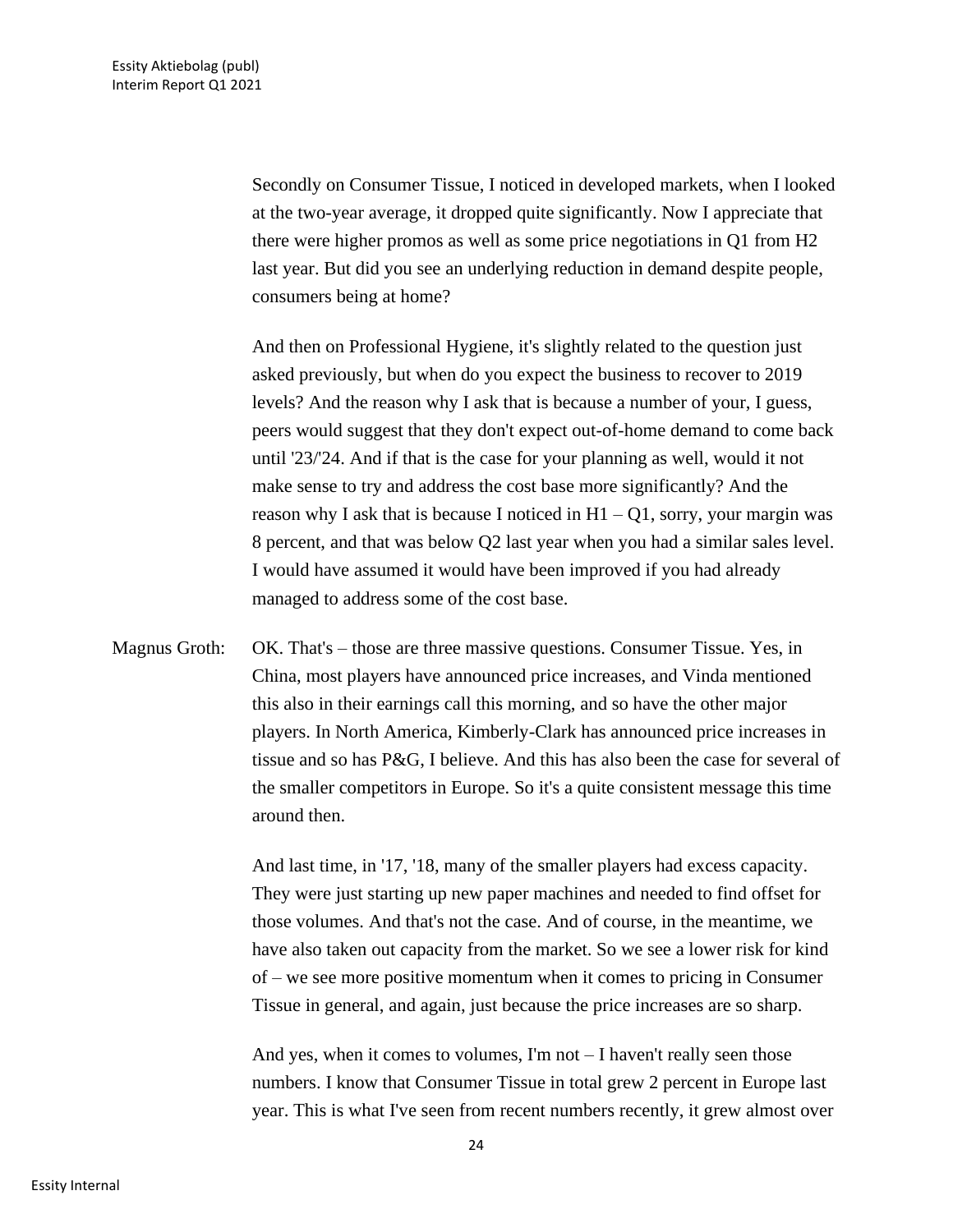8 percent, almost 10 percent in the U.S. last year, so a big difference. And it's a bit of a change of mix. People are using more toilet tissue when they're at home instead of using professional hygiene products in offices and schools and restaurants and so on. Also using more household towels but less hankies. It's kind of interesting that the flu season is gone, our hankie sales are down very much double digits because of the restrictions. So even in Consumer Tissue, there are some negative impacts. But other than that, I don't think that there's – I mean Consumer Tissue has been growing slowly with 1 percent to 2 percent in emerging markets for the last number of years, and we expect that to continue.

Then professional levels, I would say that, I mean, it's very difficult to know. We can see that in some of the markets that have opened up like China that there has been a very quick recovery. I would probably have stated '23 before as well. But of course, we're not just waiting for the markets to recover. We are also working very hard to gain market share where we are strong, to get inroads into segments where we are weaker and to add, as we've spoken about many times, new adjacent products like soaps and wipes and hand sanitizers, not the least. So really contributing from many different sources to a faster recovery than just waiting kind of for the market recovery. But how long that will take, I think it's very difficult to say. Anything from current levels is – helps us a lot.

When it comes to margin development Q1 this year compared to Q2 last year, Fredrik, could you say something about that?

Fredrik Rystedt: Yes. If I may just add a bit on your question, Faham, on Consumer Tissue demand, it's really not easy for you to actually see what's the positives and negatives here. But let me just try and give you a little bit of background.

> So last quarter, if you take Q1 of 2020, you will recall there was a lockdown in China, and the rest of the world for us had actually a very significant stockpiling. And so if you adjust for that, you will conclude that, actually, if you kind of deduct the impact, the net negative impact was about a negative 1 percent. Now if you have seen actually the pricing impact for Consumer Tissue, you will see that, that's a bit over 3 percent. So if you calculate the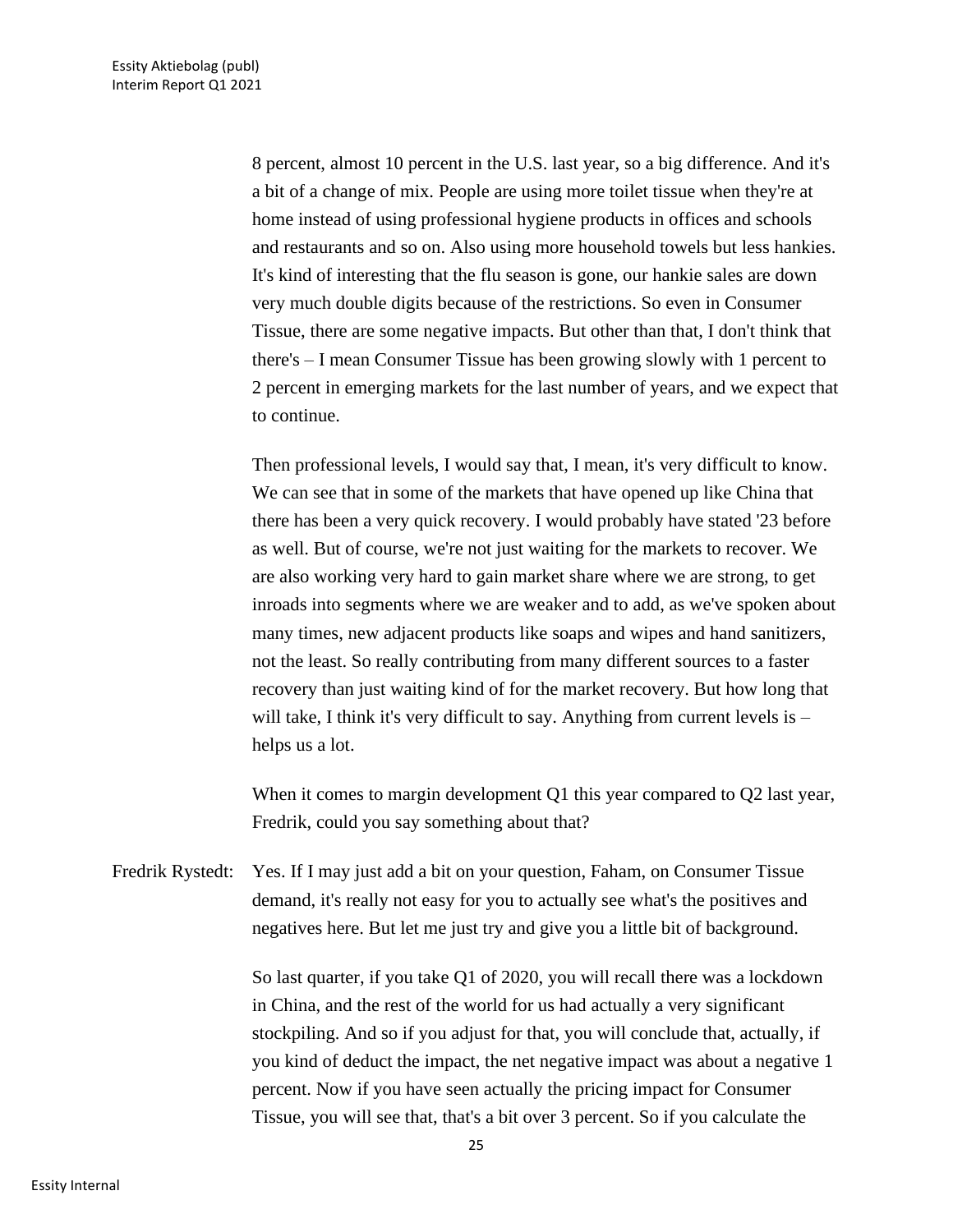underlying actual volume demand, it is roughly about 3 percent, 3.5 percent or something.

So you can say, in short, Consumer Tissue underlying demand continues to be high. And this is not that surprising given the fact that we actually still have a considerable lockdown situation and restrictions. So people remain at home and they therefore also continue to consume more. So I'm not sure that answers your question, Faham, but it's still a very good demand in – from a volume perspective in Consumer Tissue.

Magnus Groth: From – just a reflection there, Fredrik, on a general note, and maybe that should in 10 minutes be my final note as well. But it's – I mean we have so much volatility and so difficult comparables now taking into account both what happened last year and, of course, what's happening right now, that it's very, very difficult and sometimes not possible, I think, to sort it out, all the different levers and how that's interacted.

> I mean the big picture is that we can see that where markets are opening up, demand comes back, which is good news for the coming quarters. I guess that's the main message. It will be very, very difficult to sort out every quarter how it compares to the same quarter last year because, of course, in quarter two, we have the opposite impact with an easier comparable from our point of view than – assuming now that we see some markets opening up in the second quarter than last year. So just a general statement, it's very, very difficult. Of course, we spend time doing this as well within the company but sometimes come to this conclusion that I just gave here.

Operator: Next question is from the line of Oskar Lindström from Danske Bank.

Oskar Lindström: Magnus, Fredrik and Pablo, I'll try to keep three quick questions from my side given that we're running on an hour now. I mean the first one is can you guide us on the impact of finished good revaluation in Consumer Tissue for Q2 given what we already see in pulp prices?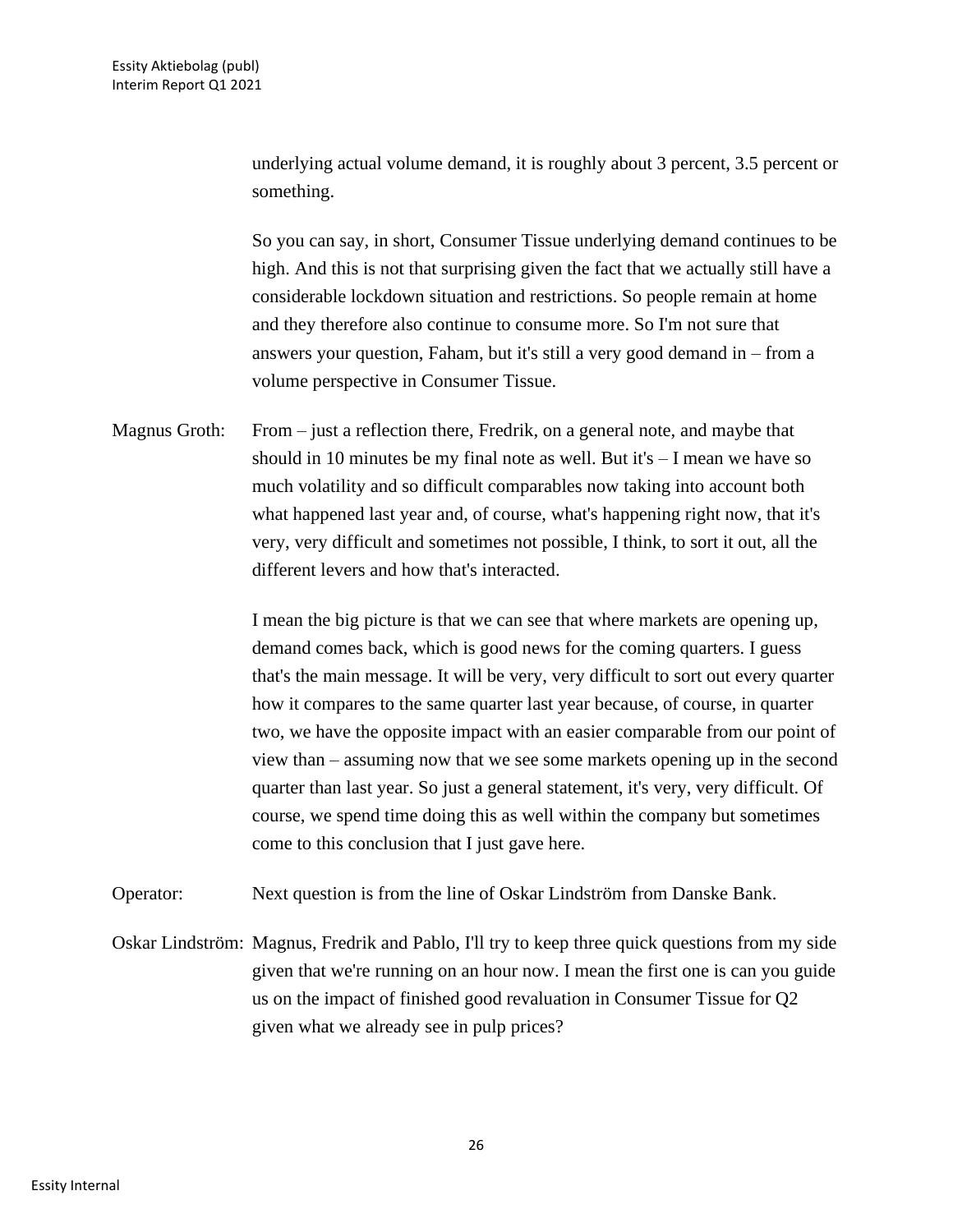Oskar Lindström: And then the second question is you talked about the roadmap there and you said something about reducing your exposure to pulp cycles. And you talked about using enzymes to reduce the cost exposure and in total effect about 10 percent. Is there sort of a quick explanation of what you're doing there and when we will see the impact of that reduced exposure?

> And then my final question is you've talked about Medical Solutions improving whenever lockdowns ease. Did you see any such impact on Medical Solutions in North America in April? You did mention that Professional Hygiene saw better demand in April in North America. Did you see something similar for Medical Solutions? Those are my three questions.

Magnus Groth: OK. Fredrik, do you want to take number one? I'll take number two.

- Fredrik Rystedt: Yes. It's Oskar, the stock revaluation is more kind of an accounting issue. So it really has – from a more technical accounting perspective, it will actually have a positive impact. But as we already said previously, the overall impact for Consumer Tissue will be significantly higher costs. So that positive impact is, of course, small in comparison to the actual cost of purchase that we will see.
- Magnus Groth: OK. And for the second question, this is a big challenge that we set ourselves. We have the Columbus alternative fiber plant starting up here during summer in Mannheim where we have high hopes where we will replace at least over 1 percent of our fresh fiber needs with straw-based pulp. And of course, if this turns out to work well, we can do more of that.

Other examples are some things that we're already doing. I mean, for instance, we are replacing long fiber with short fiber by using more enzymes to create the strength, it's just an example, but also to improve the bulkiness and using less fiber in total. So that's another example. There are also other alternative fibers to fresh wood pulps that we're looking into going forward. So it's just some examples. But it's clearly something we will really, really work with over the last year to reduce the volatility created by the underlying raw material prices.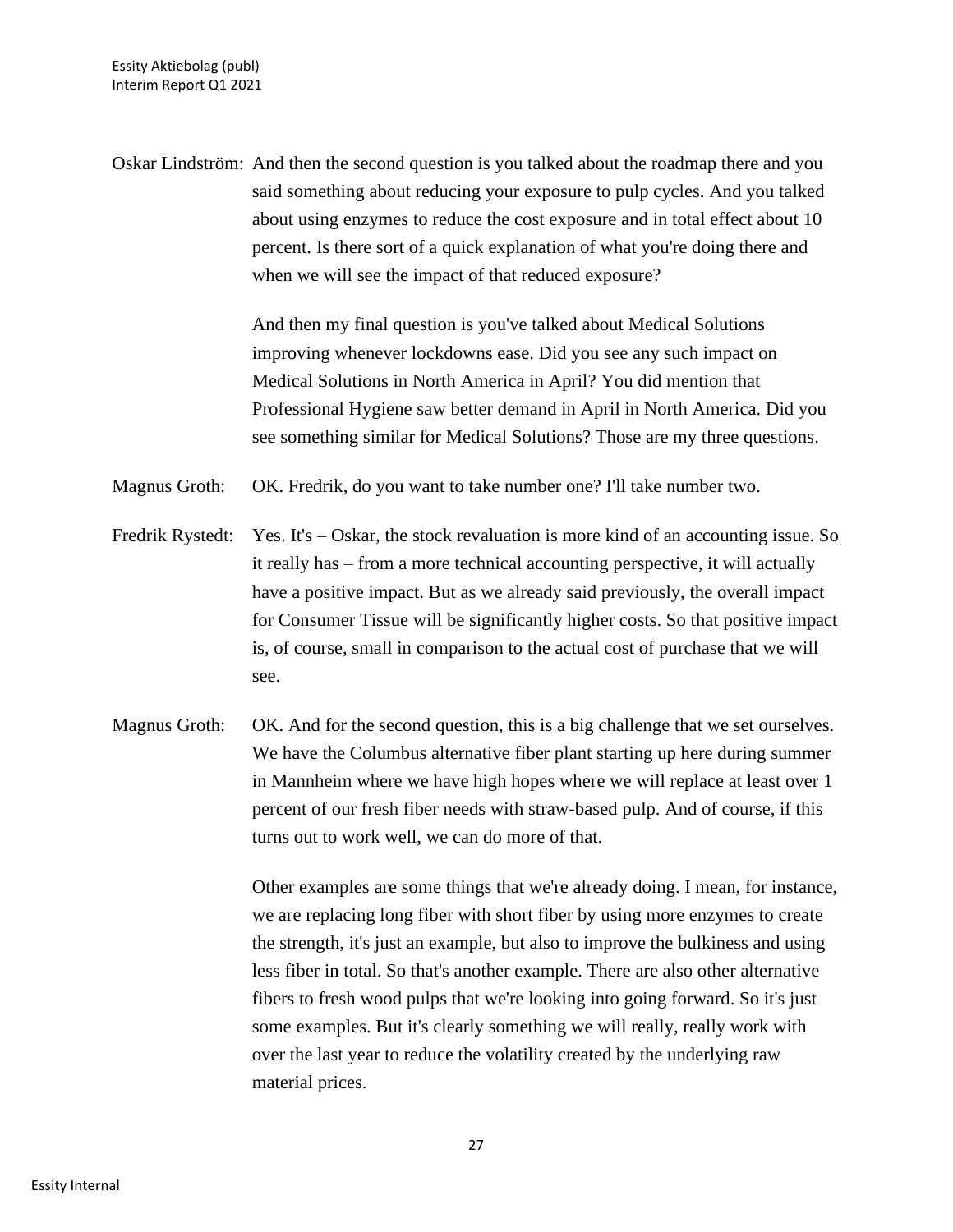And then Medical Solutions. I don't know, actually, is my answer to what it looked like in early April. Do you, Fredrik?

Fredrik Rystedt: I don't have the data, no. Sorry.

Magnus Groth: No, sorry.

Operator: Next question comes from the line of Sanath Sudarsan from Morgan Stanley.

Sanath Sudarsan: Two for me, please. The first one, on the short-term basis, I wanted to understand the kind of dynamics you see with promotions versus pricing, especially it seems like in Vinda, there seems to be very heavy promotions. Is that something that we should expect to continue? So what I want to understand is what's the kind of net price realization, price/mix realization that we should be trying to see going forward?

> And then secondly, on a more longer-term picture, just coming back on your 2025 ambitions of more than 17 percent ROCE. Clearly, there is a demand dynamic which has changed quite materially since COVID. What I wanted to understand is, from your perspective, in your algorithm, how do you see demand by 2025 for your business? And then do you need to do more on market share or on profitability to achieve those ambitions?

Magnus Groth: Yes. So on the first question, the guidance we have provided is a combination of the reduced promotional pressure to the extent that, that's possible because the comparison to previous years will – where we didn't have much promotions will be difficult, but mostly then price increases, so negotiated price increases. But to some extent, it could also be reduced promotional pressures in areas where we have a lot of promotions currently.

> And then the second question, to achieve the 17 percent, the easiest way of doing it is improving margins. And of course, our margins are somewhat cyclical as we can see from raw materials, and of course, now the pandemic is a special situation. But margin improvements, with all the efforts that we've spoken about, the Manufacturing Roadmap, the digitalization, M&A into higher-margin businesses and also growth because growth helps on return.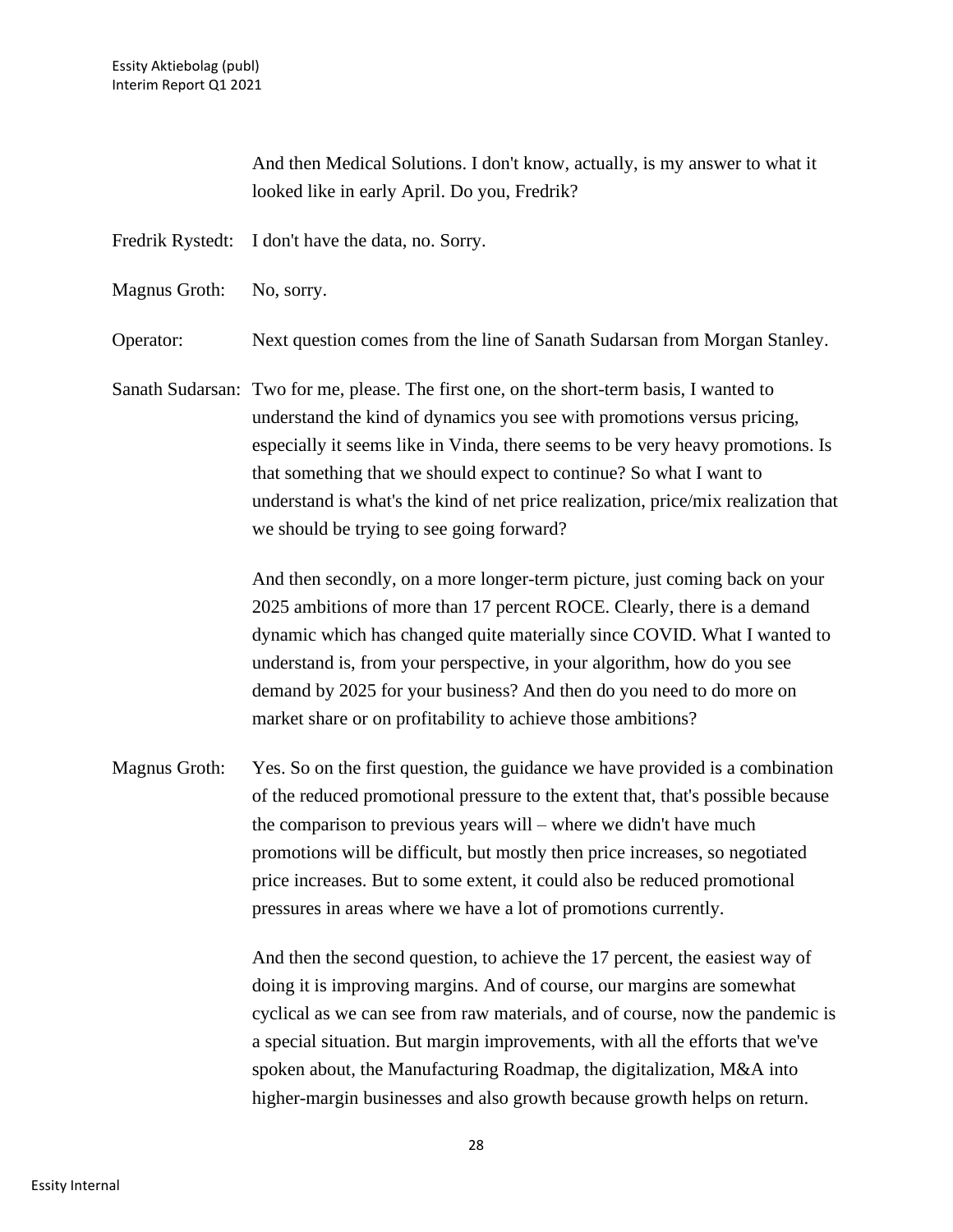When we can grow with the same capital employed, of course, that helps a lot and it typically also helps margins.

Sanath Sudarsan: And if I just can follow on, on that. So if you basically  $-$  is this kind of message where you're saying you're OK with losing some volumes and some market share or demand at the expense of recovering pricing and profitability and margins in your business?

- Magnus Groth: And so the way we put it is that most of our categories are very much contributing to the 17 percent target. This goes for Medical, Inco, Feminine Care and Professional Hygiene when things normalize. So the focus is very much on growth, while when it comes to Consumer Tissue and Baby Care, we have a much more balanced view, and we are – our top priority is to protect and enhance margins by improved structural profitability. And then once that's achieved, we can grow. So different priorities there.
- Operator: Next question come from the line of Linus Larsson from SEB.
- Linus Larsson: First, I'd like to ask on Professional Hygiene. We've talked mainly about Consumer Tissue in respect of price versus cost. The biggest margin contraction was actually in Professional Hygiene, and that's obviously relating to what's going on with COVID, et cetera. But you're also seeing cost inflation there and you said that you have initiated some price hikes. Could you share a bit more details around that? What's the sequence here? What are the time lags? How long are contracts? Have you launched price hikes in both Europe and the US? And if so, how much?
- Magnus Groth: I don't have that much more information to give because these are discussions we're having that are partly theoretical because we're still waiting for the volumes to come back. So that's the number one priority, and that will have a much bigger impact on the margin improvements in the short run than price increases. Then, eventually, since also recycled fiber prices are coming up, we will do that. So we are having such discussions with customers. But right now, we're more talking about volumes here.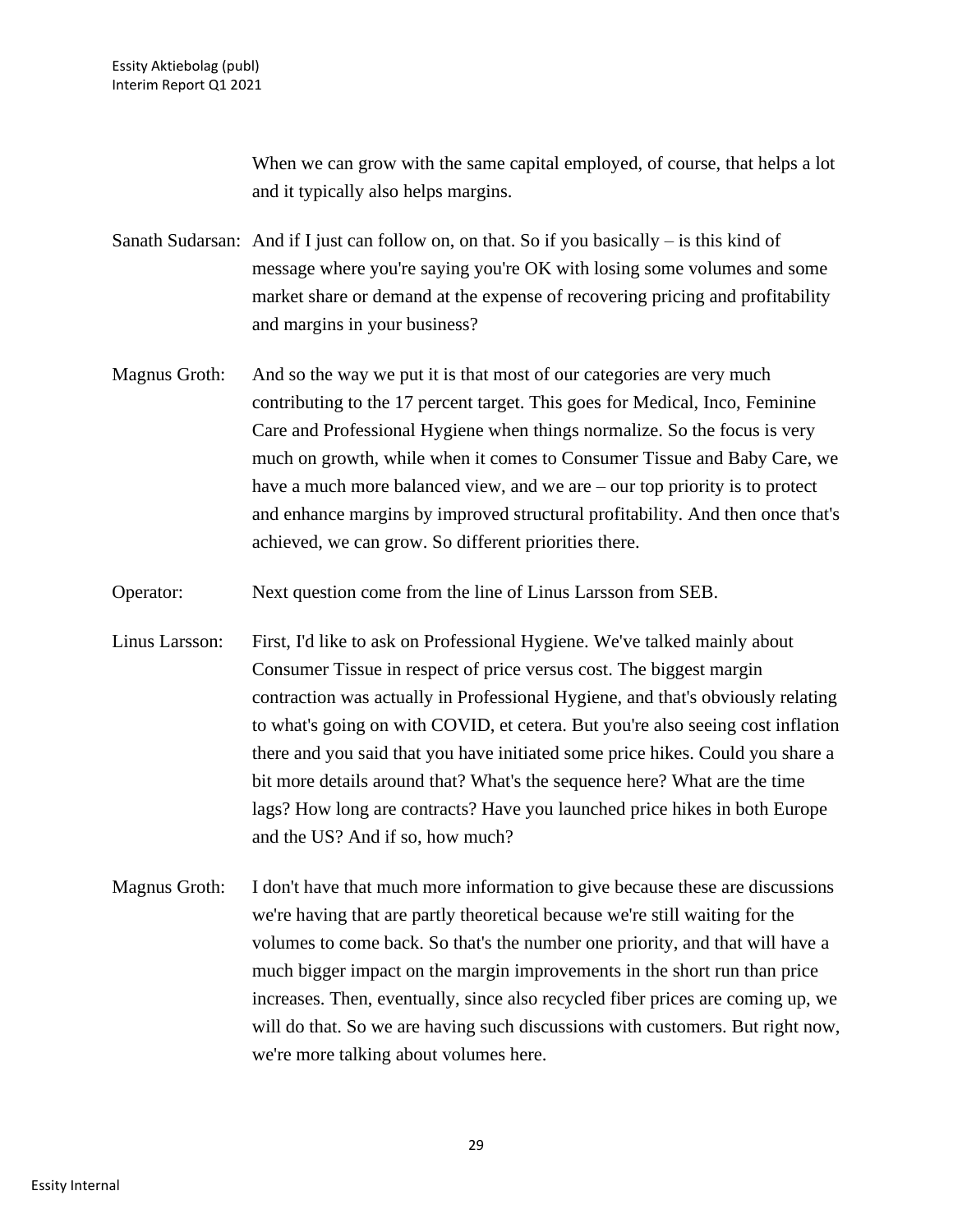| Linus Larsson:   | OK. And for clarification's sake, when you talked about, at the beginning of<br>the call, significantly higher raw material costs, that's for all three divisions on<br>a year-on-year basis?                                                                                                                                                                                                                                                                                              |
|------------------|--------------------------------------------------------------------------------------------------------------------------------------------------------------------------------------------------------------------------------------------------------------------------------------------------------------------------------------------------------------------------------------------------------------------------------------------------------------------------------------------|
| Magnus Groth:    | Yes, and significantly higher also for oil-based and pulp and including fluff<br>pulp sequentially, except for recycled where it's higher.                                                                                                                                                                                                                                                                                                                                                 |
| Linus Larsson:   | All right. Got you. And then just finally, if I may, on capital allocation. Now<br>obviously, there's a bit of M&A happening with Asaleo and Familia, but you<br>also have a buyback mandate in place. Could you just share your thoughts on<br>that? How does that play into your thinking on capital allocation?                                                                                                                                                                         |
| Magnus Groth:    | Our number one priority remains to invest our cash flow into profitable<br>growth through both organic initiatives and through M&A. So that remains<br>our top priority. So I think that's what I have to say. But we have this mandate<br>now going forward.                                                                                                                                                                                                                              |
|                  | So let's see, we have three more questions, and it's already 16 past. So if we<br>can do that in four minutes would be great. Celine, let's try to be very, very<br>brief here.                                                                                                                                                                                                                                                                                                            |
| Operator:        | Next question from the line of Celine Pannuti from JP Morgan.                                                                                                                                                                                                                                                                                                                                                                                                                              |
| Celine Pannuti:  | Yes. I wanted to have a follow-up to clarify what you were saying about the<br>$700 - 7$ percent price rise that you need to put to offset raw material costs. So<br>is it 700 basis points to offset the cost of material or 700 basis point price rise<br>to maintain your margin? Because when I do the calculation, if it's just to<br>offset the cost of raw material, I see that gross margin could have an impact of<br>300 to 400 basis points. So could you clarify that, please? |
| Magnus Groth:    | Fredrik, we also did some back-of-the-envelope calculations. Am I wrong<br>here? Or what's your view on this?                                                                                                                                                                                                                                                                                                                                                                              |
| Fredrik Rystedt: | It's quite a detailed question. So I guess, Celine, what you're after is when raw<br>material goes up and therefore price goes up and sales goes up, then from a<br>margin perspective $-$ so I think in the end, it will depend exactly how much<br>we have to rise. It will depend, of course, on the future development of pulp                                                                                                                                                         |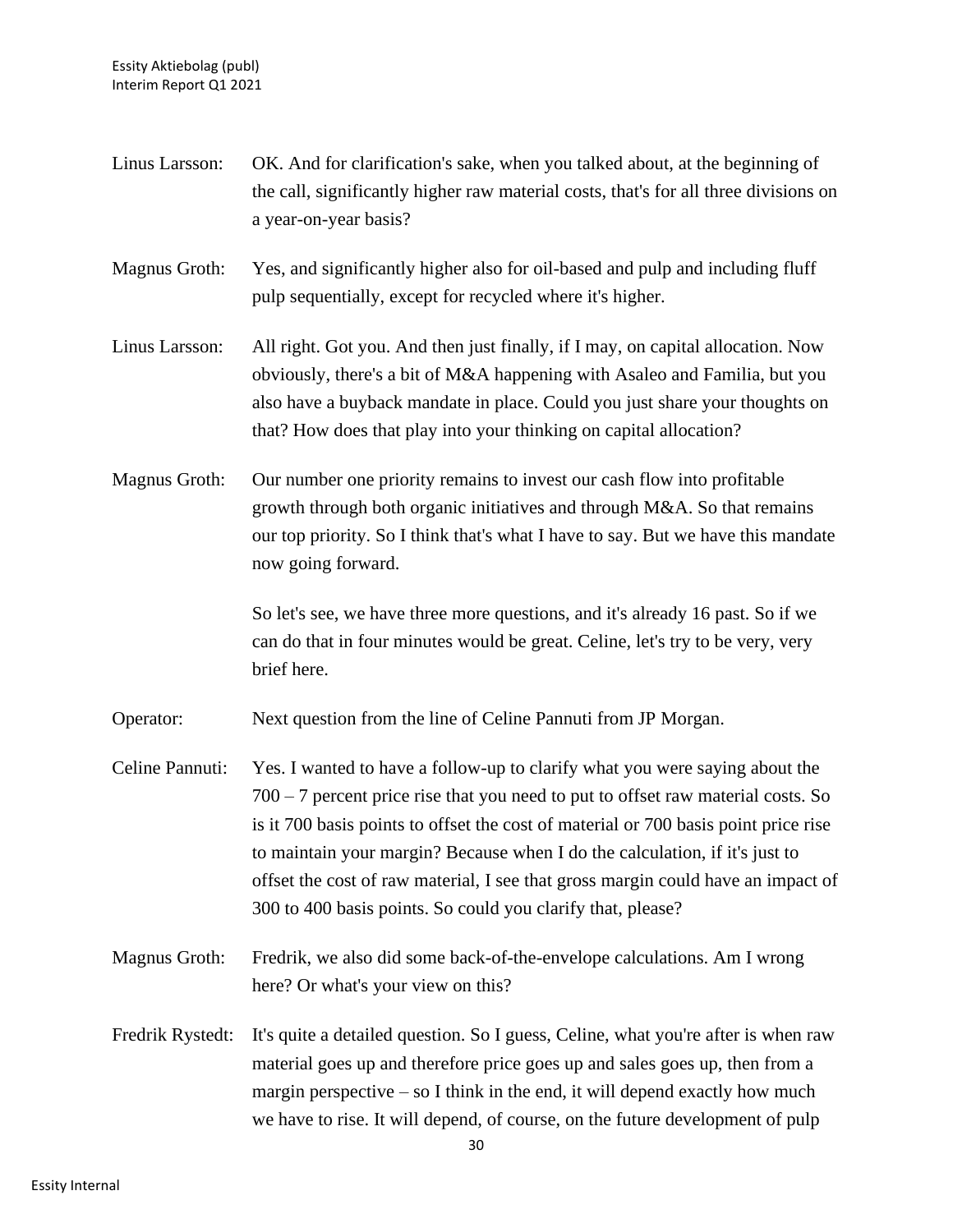and plastic prices, et cetera. So I don't think we have been that specific, Magnus.

Magnus Groth: No. But of course, our long-term targets are very clear here. We need 13 percent to 15 percent margins in Consumer Tissue and 18 percent to 20 percent in the other two segments in the long term. So that's what we're striving for and as quickly as possible.

- Fredrik Rystedt: And just to be very clear there, we haven't specifically said 7 percent. We've said high single digits. It's mid- to high single digits, Celine. And we've also talked, as Magnus said, that we, of course, believe with what we can see that we will be able to restore margins in Consumer Tissue by Q1 of next year. But of course, there is a lot of things we don't know, so this is as far as we can come right now.
- Celine Pannuti: Yes. All right. And just one follow-up on, Q1 for you still was raw material deflation. You are talking about raw material inflation. When are we going to see sequentially the highest impact of that? Is it going to be Q4? Or already in Q2, are you going to see a high impact because you're not seeing the pricing yet? Could you just give us a bit of a help on that?
- Fredrik Rystedt: I can start there, Celine. Q2 will be up, as Magnus was alluding to before. So a lot up. And then, of course, depending – we don't know, right, but depends on the pulp price development, but Q3 will be even higher. And we'll leave it at that because then we, of course, don't know. But Q2, it will be gradually increasing, Q2 and Q3.

Magnus Groth: OK. Some quick last questions. One minute each here, if possible.

Operator: Next question comes from the line of Sindre Sørbye from Arctic Asset.

Sindre Sørbye: Yes. Just more explicitly related to the latest question, are you actually taking into account that the recent pulp price increases will go through, so you need to increase even more pricing than you already indicated? Or have you taken that into account? It is obviously the question.